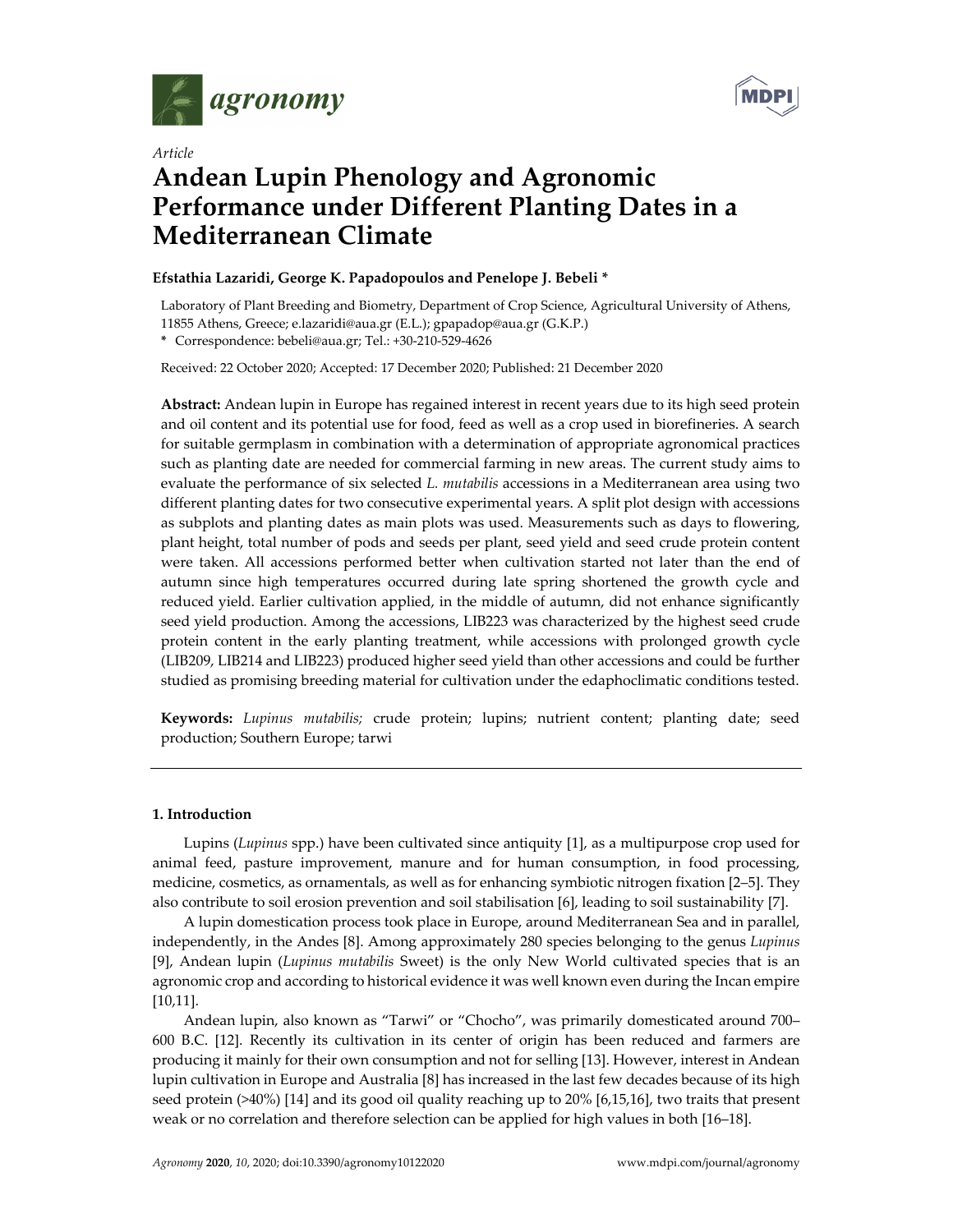Even though lupin use was restricted in the past to few areas, due to the high seed alkaloid content which can reach up to 5%, the interest in this crop has been rekindled in the last few years as breeding lines with low alkaloid levels have been developed [19]. Andean lupin has been introduced into cultivation in Europe at an experimental, although not yet a commercial, scale [7]. This could be attributed to its economically insufficient yield [13] as its cultivation often results in low or unstable seed production [7] and its productivity is not comparable to that of the European domesticated lupin species, such as *Lupinus albus* and *Lupinus angustifolius* [8].

Low yield production partially is attributed to the contrasting planting dates applied and climatic conditions prevailing during initial vegetative period in the mid- to high-elevation Andean areas, like in Peru or Bolivia [20] and the different parts of Europe [16] where lupin is cultivated. More specifically, in the Andes direct sowing takes place in a warm and rainy season favorable for Andean lupin [16] while a spring direct sowing and short cultivation period that lasts till autumn is usually applied in Northern European countries. On the other hand, an autumn direct sowing takes place in Southern Europe followed by a cold, rainy winter as well as terminal drought stress and high air temperature early in the summer that often leads to increased percentages of flower abortion and non-uniform pod filling [14,21,22]. The necessity of evaluation of *L. mutabilis* and other lupin species for several traits has been emphasized by Sawicka-Sienkiewicz et al. [23] and Clements et al. [24], as they can be affected significantly by environmental factors. Evaluation of germplasm in combination with determination of appropriate agronomical practices such as cultivation period across Europe is, therefore, crucial. In this respect, Galek et al. [25], assessed 12 *L. mutabilis* genotypes regarding their seed coat thickness for increased seed coat permeability to water, aiming to enhance seed germinability under European climatic conditions. A total number of eleven *L. mutabilis* indeterminate genotypes were evaluated in five locations across Europe regarding their plant architecture and phenology [26].

Due to the short cultivation period available in Northern and Central Europe, breeding for early maturity had been suggested since the late 1970s [27] and started in the early 1980s [18]. Semideterminate and determinate growth types were developed for that reason [28–30] and many of them were derived after induced mutations [25]. In Poland, determinate and indeterminate morphotypes were evaluated for different sowing dates during the spring/summer season, with the indeterminate types producing higher yield than the determinate ones in all sowing date treatments applied [31]. Significant higher seed yield was also recorded by Gas [32] for indeterminate types in comparison with the determinate *L. mutabilis* growth type, while late direct sowing during spring resulted in a lower number of pods and seeds per plant.

Several *L. mutabilis* genotypes were also evaluated for their life cycle duration and growth type, as these traits are significantly related to earliness [13,14] and, therefore, to the ability of *L. mutabilis* genotypes to escape the harsh climatic conditions prevailing at the end of the Mediterranean spring. Extensive branching types with indeterminate growth were more easily adapted and productive than the determinate types under Mediterranean climatic conditions [16]. In Spain, a tested *L. mutabilis* accession was damaged during winter cultivation because of low temperatures [33]. However, high genetic variability has been observed among Andean lupin genotypes regarding their plant height and branching screened under Portuguese Mediterranean conditions [34]. Recently, 23 *L. mutabilis* accessions subjected to molecular analysis and evaluated for Mediterranean conditions adaptability in a two-year experiment. Among them a promising indeterminate accession for high yield under Mediterranean conditions as well as a semi-determinate accession were found [35].

Given the limited published works regarding Andean lupin genotypes performance under a Mediterranean climate, during autumn/winter cultivation period and the research on applying different planting dates, in this study we hypothesized that different planting dates, during autumn/winter season under a Mediterranean climate, will affect phenological stages, agromorphological and seed nutrient traits and in general the performance of *L. mutabilis* accessions with different growth types. The objectives were to evaluate six *L. mutabilis* accessions, to assess the effect of planting date on their phenology and agronomical performance and to investigate what is the suitable growing season for *L. mutabilis* in the studied location.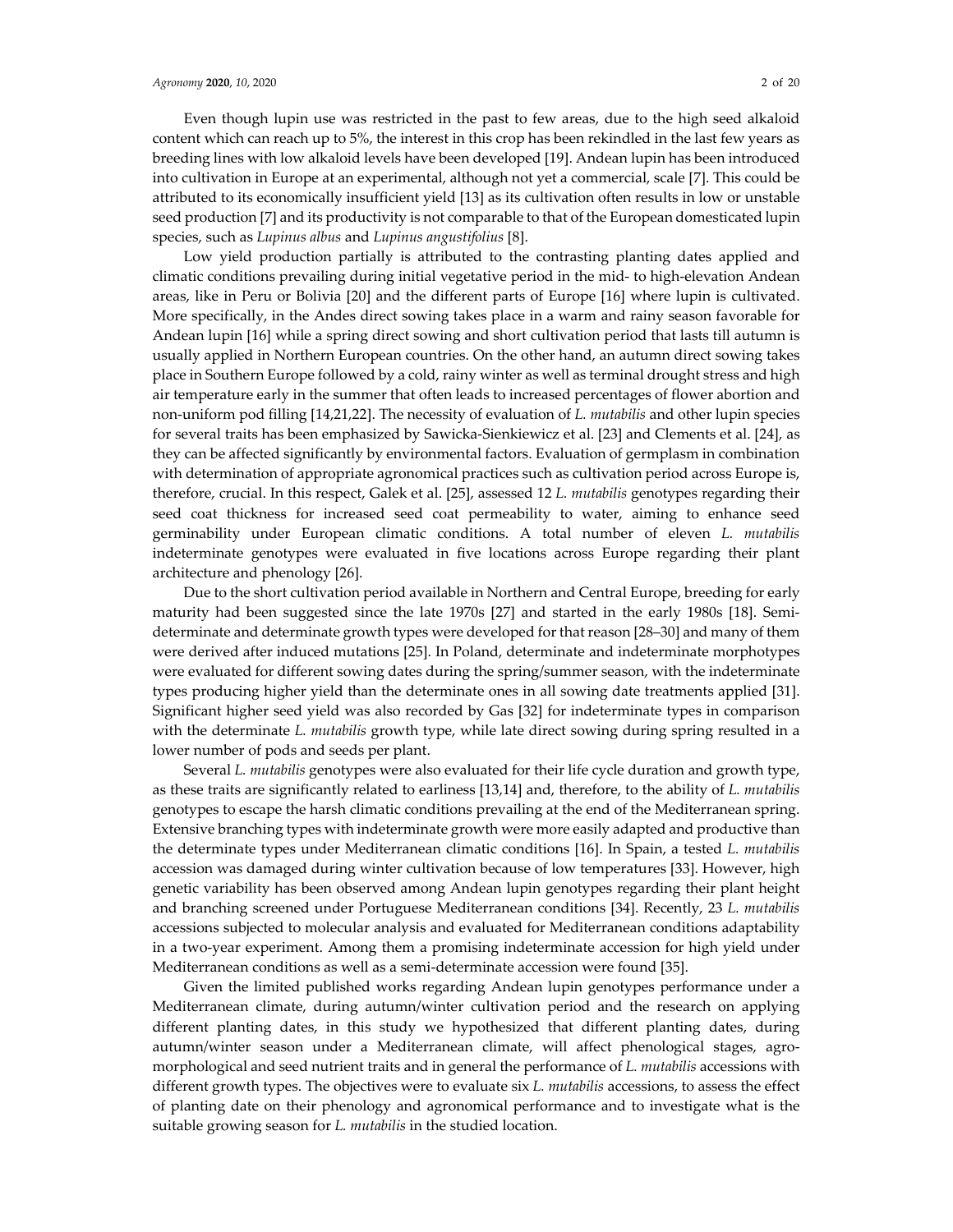#### **2. Materials and Methods**

## *2.1. Plant Material*

Plant material used included six *L. mutabilis* accessions. Among the accessions, LIB209, LIB214 and LIB223 were characterized by a prolonged indeterminate growth habit, one has been characterized as a semi-determinate genotype (LIB220) while the other two (LIB221 and LIB222) were characterized by a restricted indeterminate growth habit. Two commercial cultivars of Mediterranean origin species were also used, one of *L. albus* (cv. Multitalia) and one of *L. angustifolius* (cv. Polo), as well as one *L. albus* cultivar of Portuguese origin under registration process (LIB224) as controls for comparing the ability of *L. mutabilis* to enter the successive plant developmental stages studied. Due to reduced seed availability, all seeds were put and pre-germinated on filter paper after disinfection with hypochlorite solution 20% for 2–3 min and subjected to incubation at 25 °C temperature. When the radicles reached a length of 1 cm, they were inoculated with *Bradyrhizobium lupini* (HiStick®), transplanted to a greenhouse using as substrate peat: perlite (2:1) for a two-week growing period and then transplanted to their final position in the field.

#### *2.2. Experimental Design*

Two cultivation dates were applied in a field at Agricultural University of Athens (AUA), in Athens, Greece (37°59′03.5′′ N, 23°42′10.0′′ E, 24 m.a.s.l.), in each of the two consecutive years. Monthly meteorological data throughout the cultivation period are presented in Figure 1. Plants were cultivated in a sandy clay loam (SCL) soil (pH: 7.86, CaCO3: 17.47%, O.M.: 3.22%, N: 0.196%, P: 45.46 ppm, K: 881.33 ppm). The soil in the area was classified as Regosols according to Yassoglou et al. [36]. Pre-germination application took place on 15 November 2017 and on 8 January 2018 in the first experimental year and on the 9 October 2018 and the 6 November 2018 in the second experimental year, for early and late planting treatments, respectively. A split-plot arrangement was used in a randomised complete block design (RCBD) with three replications, where planting date treatments formed the main plots, while the lupin accessions the sub-plots. A 30 cm row to row distance and an inter-row spacing of 20 cm were applied, resulting in a total number of 30 plants per plot.



**Figure 1.** Mean, max and min monthly air temperature (°C) and precipitation (mm) during the two consecutive experimental years (2017–2018) and (2018–2019).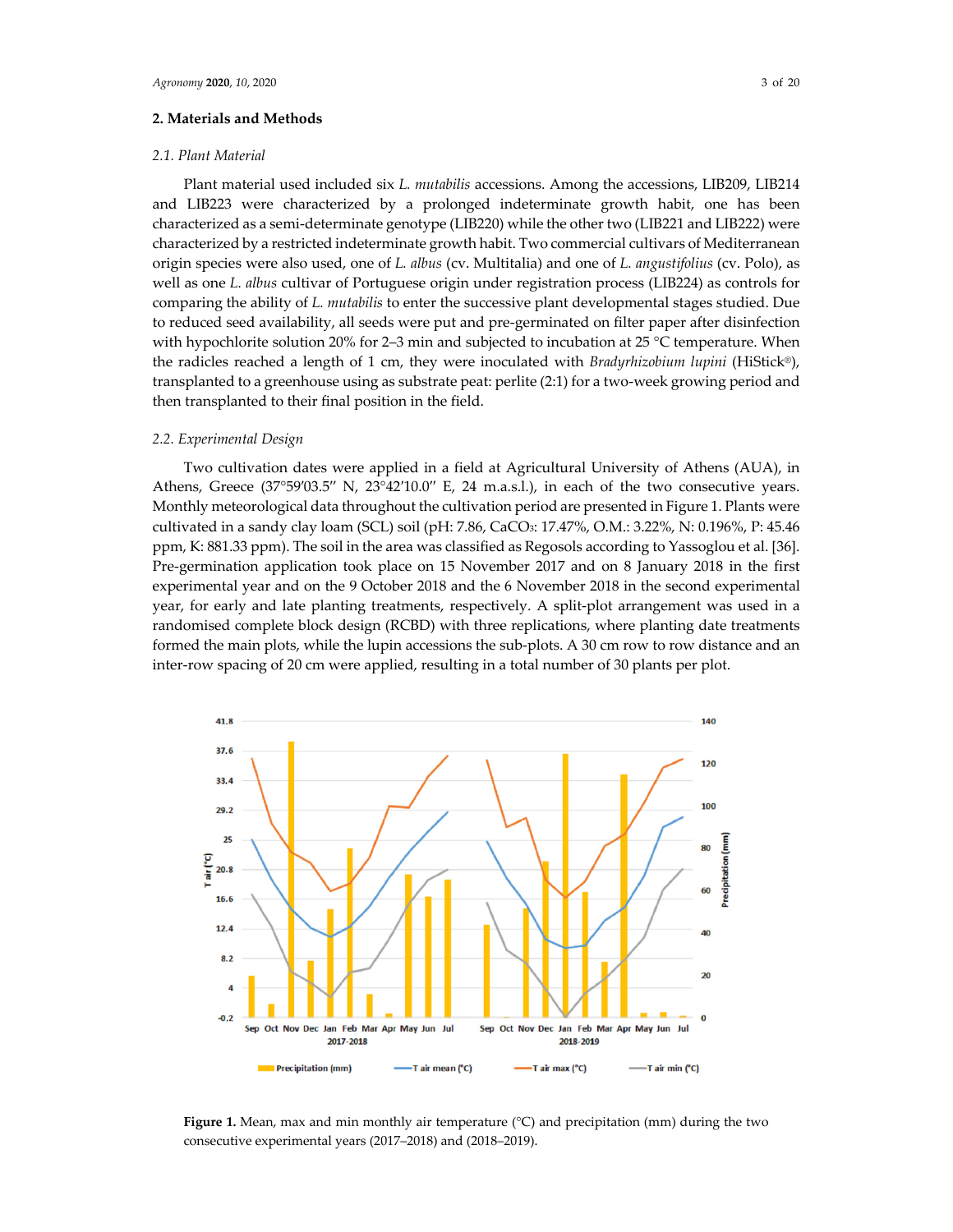## *2.3. Plant Measurements*

Τhe percentages of plants of each accession that failed to reach the flowering stage, form pods, fill and keep their pods, and produce seeds were recorded in each year under each planting treatment. Measurements were also taken regarding plant phenological traits, namely number of days from sowing seeds on filter paper to main stem beginning of flowering (DAF) and pod maturity (DMAT). Length of main inflorescence (cm) (INL), plant height from the ground to the bottom of the main stem inflorescence when the main stem started flowering (cm) (PH), height from ground to the point where the first branch attaches the main stem (cm) (H1STBR) and height from ground to the first branch's inflorescence (cm) (H1STBRFL) were also recorded.

Measurements related to pod and seed traits as well as seed yield were also taken. These included pod length (cm) (PL), pod width (cm) (PW), total number of pods per plant (PPPL) and total number of seeds per plant (SPPL). Number of pods and seeds in each order of inflorescences were also measured separately. Total seed weight per plant (g) was also measured and used for seed yield (kg ha−1) (SY) extrapolation. All observations and measurements were taken on 12 central plants per accession per plot.

#### *2.4. Determination of Seed Nutrient Content*

Crude protein (%), potassium (K) and phosphorus (P) content was determined in *L. mutabilis* seeds by bulking samples of 50 seeds per plot. For K and P analysis, 0.50 g of each sample subjected to dry ashing in a muffle furnace at 550 °C for 5 h. Samples used to extract K and P by means of 1 N HCl. Potassium content was estimated by flame photometry (Sherwood Scientific Model 410, Cambridge, UK). Phosphorus content assessed using the Murphy–Riley method and measured photometrically as phosphor-molybdate blue complex at 880 nm (Biochrom Αnthos Zenyth 200rt, Holliston MA, USA). For crude protein content analysis (%), Kjeldahl-N method was used to determine the nitrogen content of *L. mutabilis* accessions in ground 1 mm size dry seed samples (FOSS Analytical LabtecTM Digestor Basic, Hilleroed, Denmark). Crude protein content was then calculated by multiplying N by the factor 6.25 (FOSS Protein Analyzer 8400 Kjeltec, Hilleroed, Denmark). Chemical composition analysis was carried out in duplicate.

#### *2.5. Statistical Analysis*

The statistical analysis was performed separately for the two consecutive experimental years, because the late planting dates were substantially different between the two years, and as a result, separate analysis allowed for better interpretation of the results. Residuals of all studied traits, after square-root transformation applied for INL, DAF, PPPL, SPPL and logarithm (log) transformation applied for PH, H1STBR, H1STBRFL and SY, subjected to normality test as well as checked for their homoscedasticity for each of the two experimental years. Analysis of variance (ANOVA) for splitplot design was, therefore, applied for field and for nutrient traits studied for each experimental year, followed by Tukey's (honest significant difference, HSD) ( $p \le 0.05$ ) means comparison method, using a STATGRAPHICS Centurion statistical package [37]. Spearman's rank correlation coefficients were performed, using the initial data obtained for traits that were not following a normal distribution, for each experimental year, using the software package STATISTICA 8.0 for Windows [38]. A principal component analysis (PCA) was also conducted, in order to classify the accessions during each experimental year by using the statistical program JMP-8 [39]. For meteorological data display and column charts Microsoft Excel was used [40].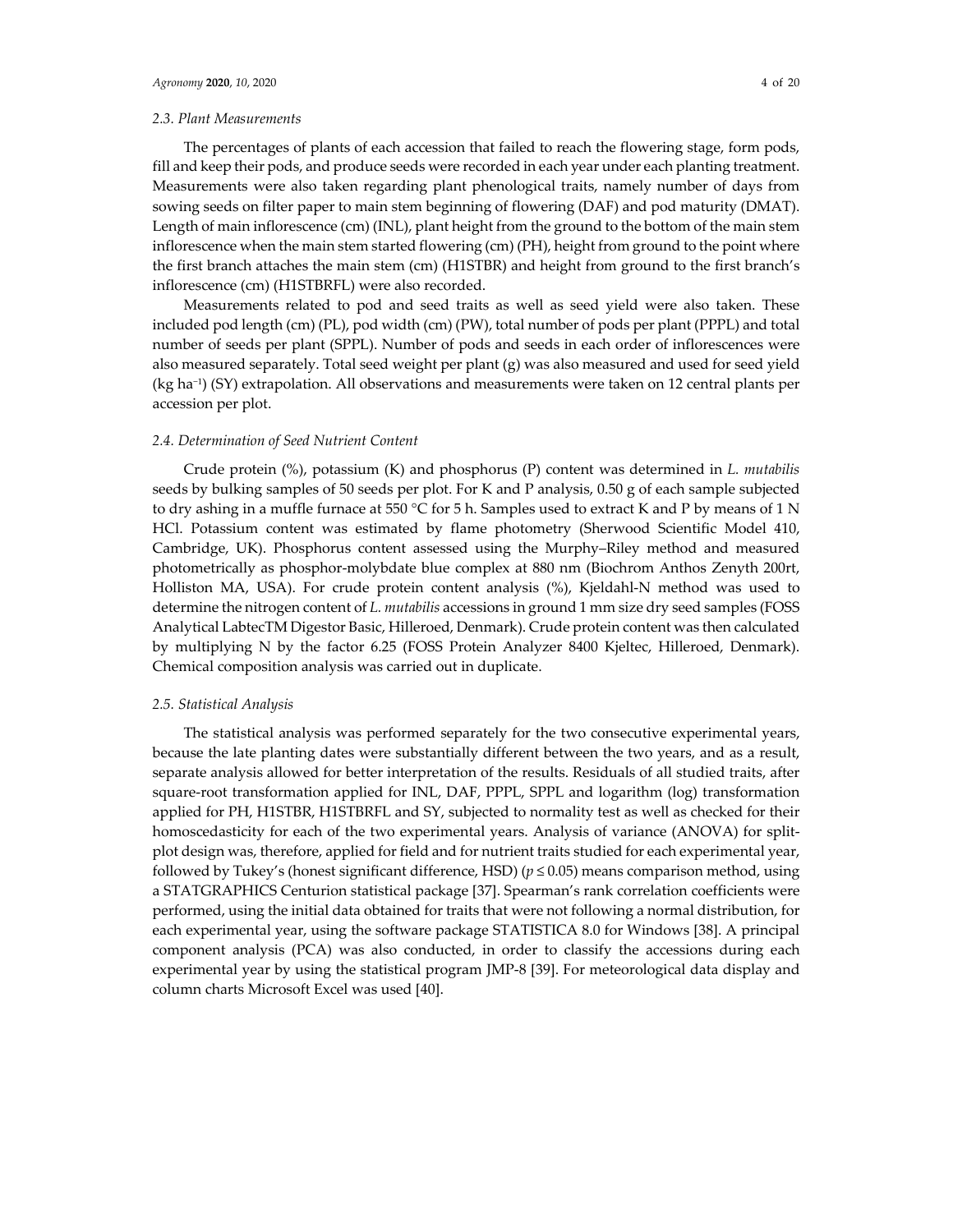## **3. Results**

## *3.1. Phenology of Andean Lupin Accessions*

#### 3.1.1. Ability of Plants to Enter Phenological Stages

Andean lupin plants ability to grow and enter the reproductive stage was similar to that of the two lupin species *L. albus* and *L. angustifolius* cultivated under Mediterranean environment (Table 1). LIB209, LIB214 and LIB221 presented low percentages of both non-flowering as well as non-podding plants taking into consideration both experimental years. Late planting date resulted in slightly increased percentages of losses during flowering and podding stages in comparison to the early one (Table 1). Late planting date, under the first experimental year, also led to higher percentages of plants with pod abscission and non-filled seeds in comparison to the early one in most accessions (Table 2). Maximum air average temperature higher than 25 °C was recorded for April and higher than 29 °C for May in both experimental years (Figure 1), when the plants under both planting date treatments applied were entering podding stage and filled their seeds.

**Table 1.** Percentages (%) of plants of each accession/cultivar studied across the three replications, for the two planting date treatments and during two consecutive experimental years (2017–2018) and (2018–2019) that failed to flower and form pods.

|                    |                      |           | <b>Plants Without Flowers</b> |                | <b>Plants Without Pods</b> |  |
|--------------------|----------------------|-----------|-------------------------------|----------------|----------------------------|--|
| Accession/Cultivar | <b>Planting Date</b> |           | $\binom{0}{0}$                | $\binom{0}{0}$ |                            |  |
|                    | <b>Treatment</b>     | 2017-2018 | 2018-2019                     | 2017-2018      | 2018-2019                  |  |
| cv. Multitalia     | Early                | 2.78      | 0.00                          | 5.56           | 5.56                       |  |
|                    | Late                 | 2.78      | 0.00                          | 16.67          | 2.78                       |  |
| cv. Polo           | Early                | 0.00      | 5.56                          | 0.00           | 22.22                      |  |
|                    | Late                 | 2.78      | 11.11                         | 13.89          | 36.11                      |  |
| LIB209             | Early                | 0.00      | 0.00                          | 0.00           | 2.78                       |  |
|                    | Late                 | 0.00      | 8.33                          | 8.33           | 13.89                      |  |
| LIB214             | Early                | 0.00      | 0.00                          | 0.00           | 0.00                       |  |
|                    | Late                 | 0.00      | 0.00                          | 0.00           | 0.00                       |  |
| LIB <sub>220</sub> | Early                | 0.00      | 2.78                          | 0.00           | 16.67                      |  |
|                    | Late                 | 8.33      | 2.78                          | 13.89          | 22.22                      |  |
| LIB221             | Early                | 0.00      | 0.00                          | 0.00           | 0.00                       |  |
|                    | Late                 | 2.78      | 2.78                          | 19.44          | 11.11                      |  |
| LIB222             | Early                | 0.00      | 2.78                          | 0.00           | 13.89                      |  |
|                    | Late                 | 16.67     | 0.00                          | 22.22          | 13.89                      |  |
| LIB <sub>223</sub> | Early                | 2.78      | 0.00                          | 2.78           | 8.33                       |  |
|                    | Late                 | 5.56      | 2.78                          | 5.56           | 11.11                      |  |
| LIB224             | Early                | 0.00      | 0.00                          | 0.00           | 0.00                       |  |
|                    | Late                 | 0.00      | 0.00                          | 2.78           | 2.78                       |  |

**Table 2.** Percentages (%) of plants of each accession/cultivar studied across the three replications, for the two planting date treatments and during two consecutive experimental years (2017–2018) and (2018–2019) that failed to keep and fill their pods and produce seeds.

| Accession/Cultivar | <b>Planting Date</b><br><b>Treatment</b> | <b>Plants with Empty Pods</b><br>or Pod Abscission (%) |           | Plants Without Seeds (%) |       |  |  |
|--------------------|------------------------------------------|--------------------------------------------------------|-----------|--------------------------|-------|--|--|
|                    |                                          | 2017-2018                                              | 2018-2019 | 2017-2018<br>2018-2019   |       |  |  |
| cv. Multitalia     | Early                                    | 5.56                                                   | 5.56      | 5.56                     | 5.56  |  |  |
|                    | Late                                     | 16.67                                                  | 2.78      | 33.33                    | 2.78  |  |  |
| cv. Polo           | Early                                    | 0.00                                                   | 27.78     | 0.00                     | 50.00 |  |  |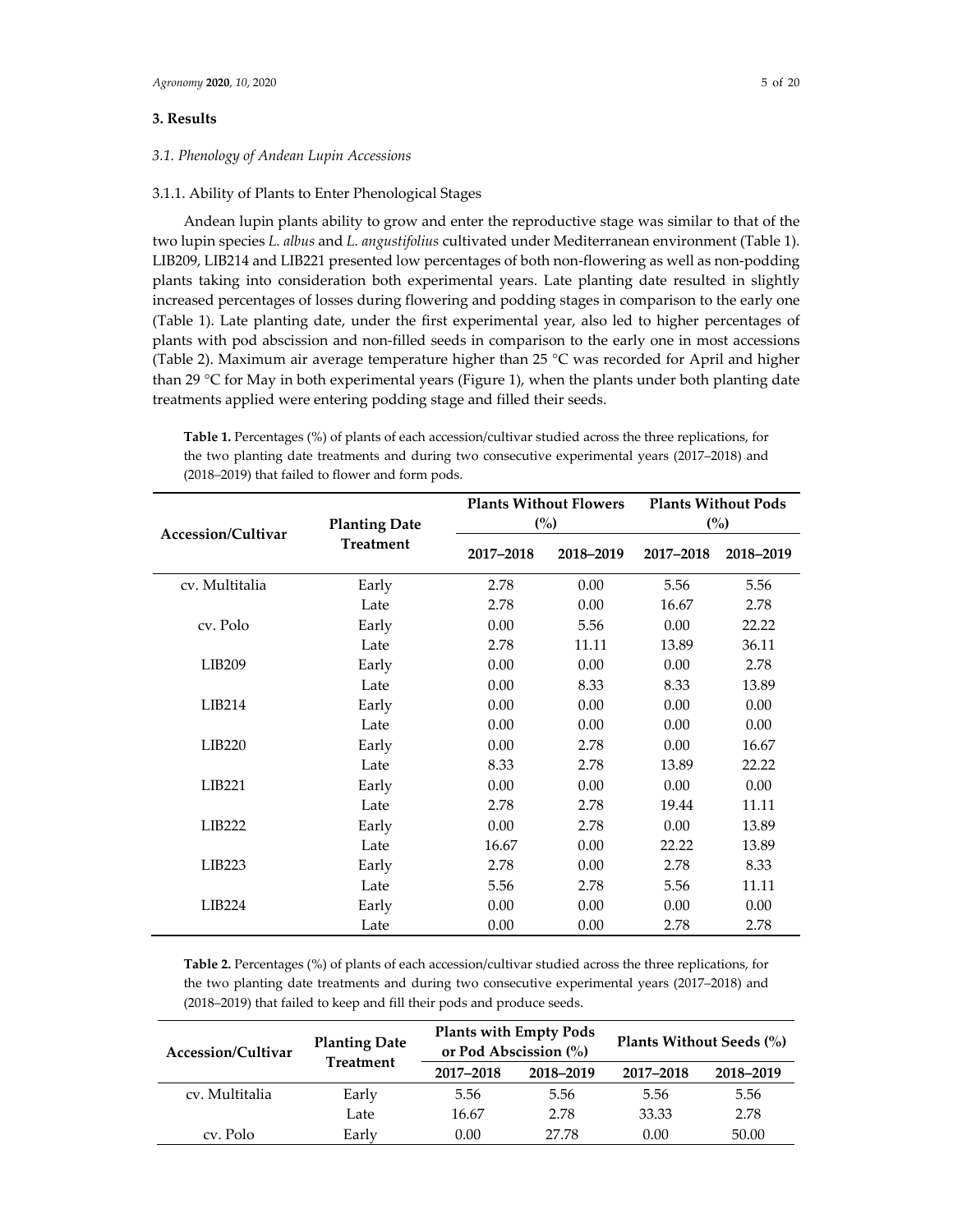|                    | Late  | 38.89 | 63.89 | 52.78 | 63.89 |
|--------------------|-------|-------|-------|-------|-------|
| LIB209             | Early | 0.00  | 19.44 | 0.00  | 22.22 |
|                    | Late  | 13.89 | 16.67 | 19.44 | 29.44 |
| LIB214             | Early | 0.00  | 5.56  | 2.78  | 5.56  |
|                    | Late  | 16.67 | 11.11 | 16.67 | 11.11 |
| LIB220             | Early | 8.33  | 25.00 | 8.33  | 25.00 |
|                    | Late  | 33.33 | 22.22 | 47.22 | 44.44 |
| LIB221             | Early | 0.00  | 19.44 | 0.00  | 19.44 |
|                    | Late  | 22.22 | 16.67 | 36.11 | 16.67 |
| LIB222             | Early | 2.78  | 27.78 | 2.78  | 41.67 |
|                    | Late  | 50.00 | 13.89 | 61.11 | 27.78 |
| LIB <sub>223</sub> | Early | 2.78  | 44.44 | 8.33  | 52.78 |
|                    | Late  | 5.56  | 16.67 | 8.33  | 16.67 |
| LIB224             | Early | 8.33  | 13.89 | 8.33  | 13.89 |
|                    | Late  | 5.56  | 2.78  | 5.56  | 2.78  |

# 3.1.2. Plant Flowering and Pod Maturity

A statistically significant effect of Planting date x Accession interaction on days to flowering and days to pod maturity was recorded for both years. Planting date main effect was statistically significant for days to pod maturity, whereas it did not have an impact on days to flowering during both experimental years. Days to pod maturity were statistically significantly decreased under a late planting date application in both years for most of the accessions studied (Table 3). Among the accessions, LIB223 was the latest flowering accession under all treatments applied for both years except from the very late planting in the first year, while LIB221 the earliest one when planted during October/November in the second year. LIB223 and LIB214 were among the latest maturing accessions in the first and second experimental years, respectively, under the early planting treatments applied (Table 3).

|                    |                                          | <b>DAF</b>   |            |           | <b>DMAT</b> |
|--------------------|------------------------------------------|--------------|------------|-----------|-------------|
|                    | <b>Accession Planting Date Treatment</b> | 2017-2018    | 2018-2019  | 2017-2018 | 2018-2019   |
| LIB209             | Early                                    | 103.36c      | 126.25 e   | 176.14c   | 199.52 b    |
|                    | Late                                     | 92.97 ef     | 125.41 e   | 133.78 ij | 165.42 i    |
| LIB214             | Early                                    | 104.92c      | 130.36 de  | 185.11 b  | 204.53 a    |
|                    | Late                                     | 98.17 d      | 125.94 e   | 145.25 g  | 172.92 g    |
| LIB <sub>220</sub> | Early                                    | 110.75 b     | 138.04 bc  | 168.17 d  | 198.89 b    |
|                    | Late                                     | 92.01 ef     | 135.26 cd  | 134.93 i  | 170.04 h    |
| LIB <sub>221</sub> | Early                                    | 89.86 f      | $110.36$ g | 151.36 f  | 186.44 e    |
|                    | Late                                     | 94.02 def    | 116.41 f   | 135.85 i  | 160.94 j    |
| <b>LIB222</b>      | Early                                    | 104.61c      | 135.44 cd  | 155.17 e  | 193.26 d    |
|                    | Late                                     | 95.23 de     | 138.08 bc  | 142.80 h  | $172.64$ g  |
| LIB <sub>223</sub> | Early                                    | 119.72 a     | 145.64 a   | 203.33a   | 195.89 с    |
|                    | Late                                     | 92.55 ef     | 141.56 ab  | 132.34 j  | 178.94 f    |
|                    |                                          | Main Effects |            |           |             |
|                    | Early                                    | 105.54       | 131.01     | 173.21 a  | 196.42 a    |
|                    | Late                                     | 94.16        | 130.44     | 137.49 b  | 170.15 b    |
|                    | LIB209                                   | 98.17 c      | 125.83 c   | 154.96 с  | 182.47 c    |
| LIB214             |                                          | 101.54 b     | 128.15 c   | 165.18 b  | 188.72 a    |

**Table 3.** Number of days to flowering (DAF) and pod maturity (DMAT) for *L. mutabilis* accessions, under an early or a late planting date, for each one of the two consecutive experimental years (2017– 2018) and (2018–2019).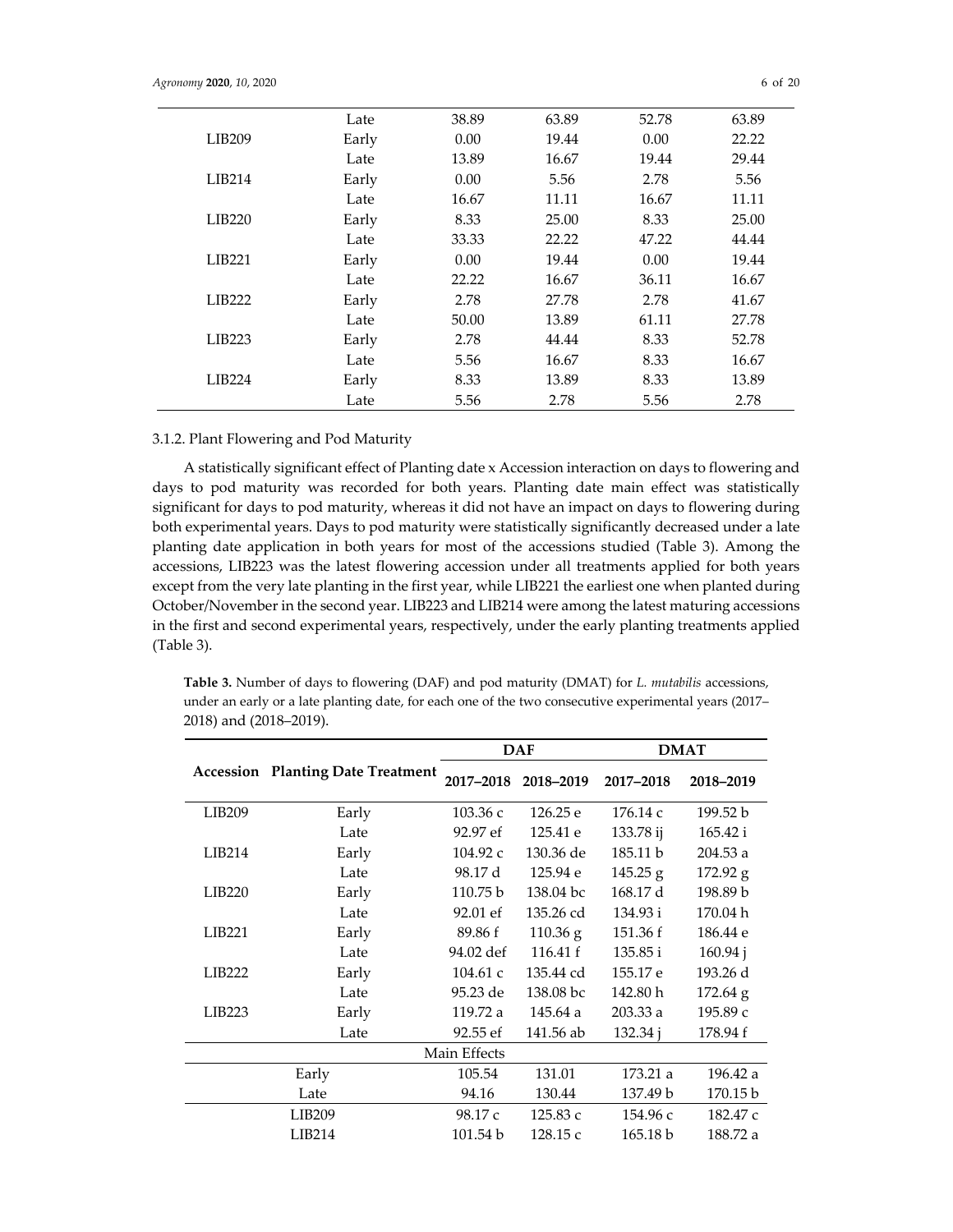| LIB <sub>220</sub>        | 101.38 b             | 136.65 b | 151.55 d | 184.47 b   |
|---------------------------|----------------------|----------|----------|------------|
| LIB221                    | 91.94 d              | 113.39 d | 143.61 f | 173.69 d   |
| <b>LIB222</b>             | $99.92\,\mathrm{bc}$ | 136.76 b | 148.99 e | 182.95 $c$ |
| LIB <sub>223</sub>        | 106.14a              | 143.60 a | 167.84 a | 187.41 a   |
|                           | Significance         |          |          |            |
| Planting date             | n.s.                 | n.s.     | $***$    | **         |
| Accession                 | $***$                | $***$    | ***      | $***$      |
| Planting date x Accession | $***$                | ***      | $***$    | $***$      |

n.s.: non-significant, \*\*: significant at the 0.01 level, \*\*\*: significant at the 0.001 level. Means in columns with different letters are statistically significantly different at  $p \le 0.05$  using Tukey's (HSD).

#### *3.2. Agro-Morphological Traits*

## 3.2.1. Plant Morphological Traits

Planting date x Accession interaction was statistically significant on all plant morphological traits studied, except for height from ground to the point where the first branch attaches the main stem during the second experimental year (Table S1). The effect of planting date was statistically significant only in the case of plant height and height from the ground to the first branch's inflorescence during the first experimental year and height from the ground to the point where the first branch attaches the main stem in both experimental years. The effect of Accession was statistically significant in every case while higher level of significance was recorded for planting date treatment and Planting date x Accession interaction in the first experimental year in comparison to the second one for the majority of morphological traits studied (Table S1). High temperatures prevailed during flowering and podding stages and prevented plants from gaining a plant height higher than 1 m despite the indeterminate growth habit of most accessions.

# 3.2.2. Pod Traits

Pod length, pod width and total number of pods per plant were affected statistically significantly by the interaction of Planting date x Accession in both experimental years (Table S2). However, Planting date main effect was statistically insignificant for all pod traits studied in the second year as well as for pod width in the first experimental year (Table S2). All accessions with the exception of LIB220 presented statistically significantly lower total number of pods per plant under a late planting date in the first year, whereas in the second experimental year there were not statistically significant differences in the total number of pods per plant under early and late planting date, except in the case of LIB223 (Table S2).

The number of pods of main inflorescence constituted the main proportion of the total number of pods for the majority of *L. mutabilis* accessions expressed as sum of all pods produced in 36 plants measured per accession per treatment and year (Figure 2). Furthermore, only few accessions produced pods in the 2nd order inflorescences, while none of the accessions studied produced pods of 3rd order or higher (Figure 2) due to high temperatures prevailed during flowering and podding stage.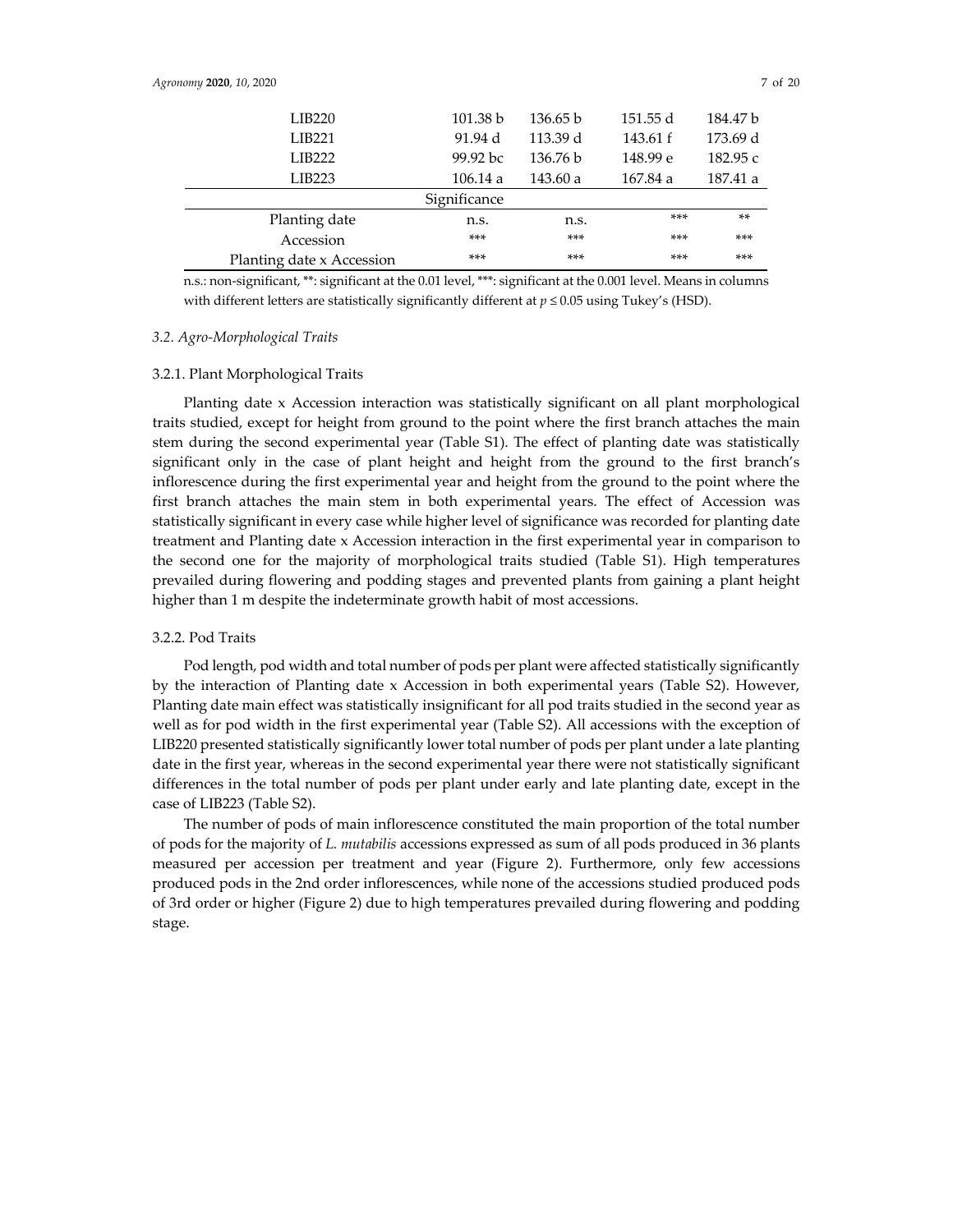

**Figure 2.** Total number of pods (NPODM), number of pods in first order branch (NPOD1ST) and number of pods in second order branch (NPOD2ND) from all plants of each *L. mutabilis* accession used, under an early or a late planting date treatment in each of the two consecutive experimental years (2017–2018) and (2018–2019).

## 3.2.3. Seed Traits and Yield

In the first experimental year, the total number of seeds per plant and seed yield production (kg ha−1) were statistically significantly increased under an early planting date application compared to the late planting treatment. Contrary to the first experimental year, in the second experimental year there was not a statistically significant effect of Planting date on total seed number and seed yield (Table 4). However, a statistically significant effect of Planting date x Accession interaction on total number of seeds per plant and seed yield was found. All *L. mutabilis* accessions performed higher seed yield under the early planting date in comparison to the very late planting date applied in the first experimental year. In the second experimental year, only LIB223 presented statistically significant lower seed yield production under late planting date application in comparison to the early one. Interestingly, some of the accessions, named LIB209, LIB214 and LIB221 presented increased seed yield under late planting application in the second experimental year, however they were not statistically significant (Table 4). The number of seeds of the main stem constituted the higher proportion of total number of seeds (Figure 3) and contributed more in most cases in total seed production than seeds produced by the 1st and 2nd orders of inflorescence.

**Table 4.** Total number of seeds per plant (SPPL) and seed yield (SY) (kg ha−1) of *L. mutabilis* accessions, under an early or a late planting date, for each one of the two consecutive experimental years (2017– 2018) and (2018–2019).

|               | <b>Planting Date</b> |            | SPPL.      | SY                  |                      |
|---------------|----------------------|------------|------------|---------------------|----------------------|
| Accession     | <b>Treatment</b>     | 2017-2018  | 2018-2019  | 2017-2018           | 2018-2019            |
| LIB209        | Early                | $26.14$ bc | 19.83 abc  | 770.34 b            | 327.38 bc            |
|               | Late                 | 11.55 e    | $23.64$ ab | $165.19 \text{ cd}$ | 396.34 b             |
| <b>LIB214</b> | Early                | 39.44a     | 15.04 abcd | 1085.88 a           | 318.09 <sub>bc</sub> |
|               | Late                 | 13.33 de   | 19.56 abc  | 298.48 cd           | 418.35 b             |
| <b>LIB220</b> | Early                | 18.36 cde  | 7.80 d     | 468.42c             | 174.66 с             |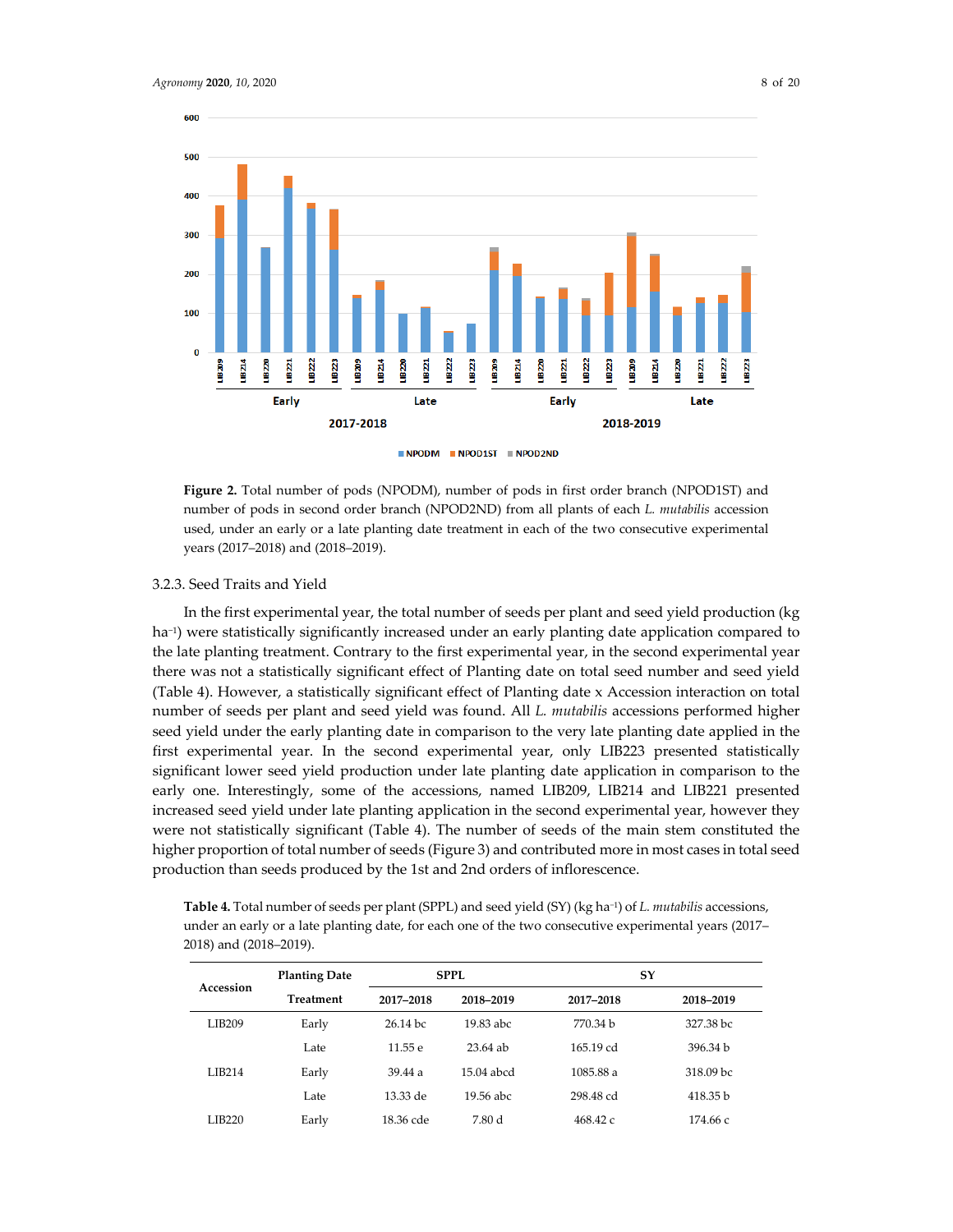|                           | Late               | 9.40 e    | 9.39 cd      | 135.28 d   | 161.72 c  |           |          |
|---------------------------|--------------------|-----------|--------------|------------|-----------|-----------|----------|
| LIB221                    | Early              | 36.94 a   | 11.41 cd     | 895.91 ab  | 147.04 c  |           |          |
|                           | Late               | 15.54 de  | 13.63 bcd    | 233.27 cd  | 280.94 bc |           |          |
| LIB222                    | Early              | 31.62 ab  | 13.29 bcd    | 475.47 c   | 166.62 c  |           |          |
|                           | Late               | 11.30 de  | 13.68 cd     | 125.70 d   | 161.72 c  |           |          |
| LIB223                    | Early              | 24.40 bcd | 25.58 a      | 721.95 b   | 872.91 a  |           |          |
|                           | Late               | 8.51e     | 16.98 abcd   | 157.01 cd  | 404.70 b  |           |          |
|                           |                    |           | Main Effects |            |           |           |          |
|                           | Early              | 29.48 a   | 15.49        | 736.33 a   | 334.45    |           |          |
|                           | Late               |           | 16.15        | 185.82 b   | 303.96    |           |          |
|                           | LIB209             |           | 18.84 bc     |            | 21.73 a   | 467.76 bc | 361.86 b |
|                           | LIB214             |           | 26.39 a      |            | 17.30 ab  | 692.18 a  | 368.22 b |
|                           | LIB220             | 13.88 с   | 8.60 с       | 301.85 d   | 168.19 c  |           |          |
|                           | LIB221             | 26.24a    | 12.52 bc     | 564.59 ab  | 213.99 с  |           |          |
|                           | LIB222<br>21.46 ab |           | 13.48 bc     | 300.58 d   | 164.17 c  |           |          |
|                           | LIB223<br>16.45 bc |           | 21.28 a      | 439.48 bcd | 638.81 a  |           |          |
|                           |                    |           | Significance |            |           |           |          |
|                           | Planting date      | *         | n.s.         | $\ast$     | n.s.      |           |          |
|                           | Accession          | ***       | ***          | ***        | ***       |           |          |
| Planting date x Accession |                    | **        |              | ***        | ***       |           |          |

n.s.: non-significant, \*: significant at the 0.05 level, \*\*: significant at the 0.01 level, \*\*\*: significant at the 0.001 level. Means in columns with different letters are statistically significantly different at  $p \le 0.05$ by Tukey's (honest significant difference, HSD).



**Figure 3.** Total number of seeds (NSEEDM), number of seeds in first order branch (NSEED1ST) and number of seeds in second order branch (NSEED2ND) from all plants of each *L. mutabilis* accession used under an early or a late planting date treatment in each of the two consecutive experimental years (2017–2018) and (2018–2019).

## *3.3. Seed Nutrient Content*

The amount of crude protein (%) content in Andean lupin seeds was affected by the interaction of Planting date x Accession in both experimental years, with most of the accessions presenting a higher crude protein content under the late in comparison with the early planting date in the first year (Table S3). Only LIB223 and LIB209 presented statistically significant higher seed crude protein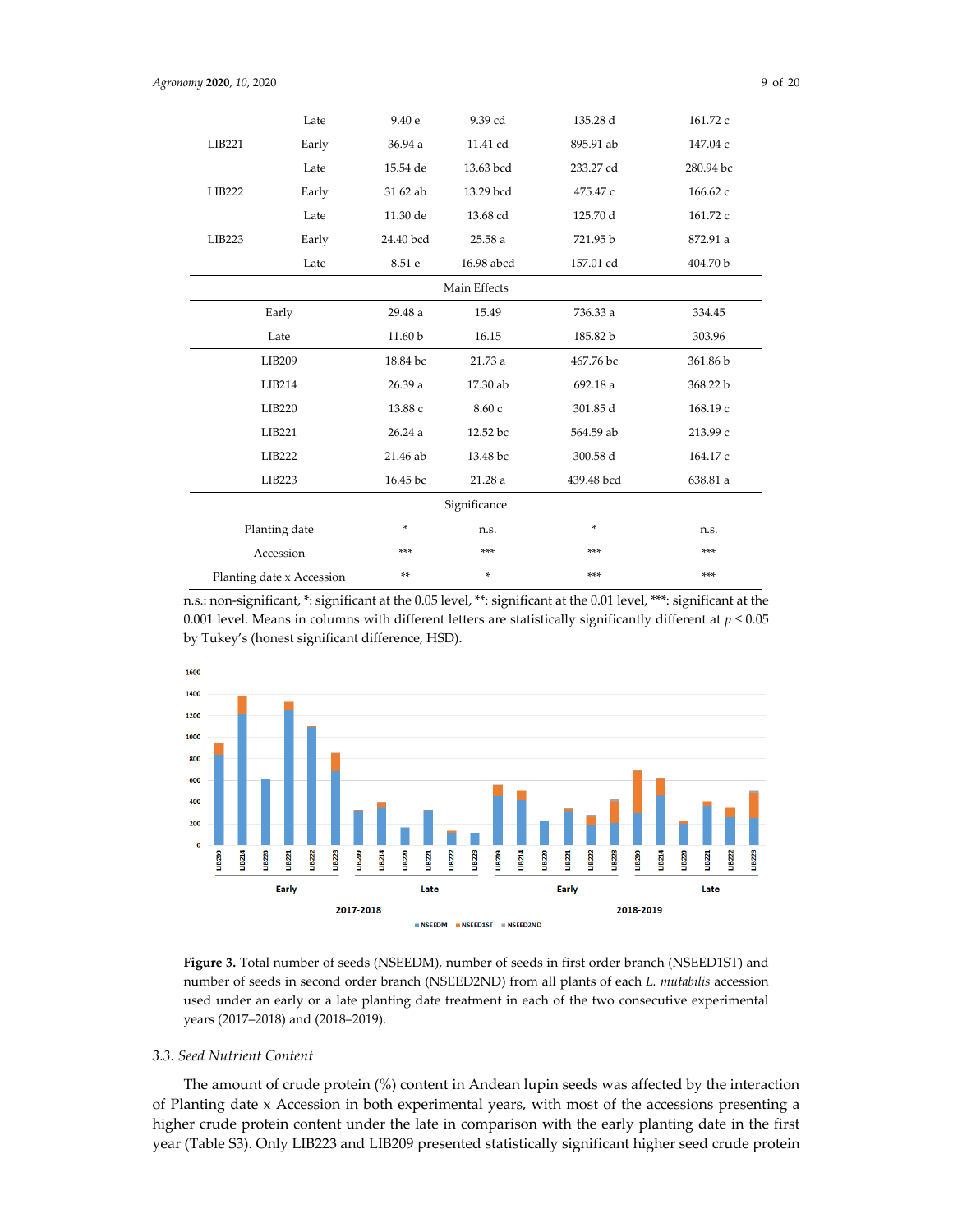content under the early planting date applied in the first year. In the second experimental year, slight differentiation observed for each accession when an early or a late planting was applied (Table S3). Seed crude protein content in the first experimental year was higher in the *L. mutabilis* accessions LIB223 (45.40%) and LIB209 (43.81%) in the early sowing treatment while the lowest content was observed in LIB222 (32.56%) under early planting date treatment (Table S3). In the first experimental year, the lowest seed potassium content 8.10 mg  $g^{-1}$  recorded in LIB214 and LIB222 under the late and early planting date treatment, respectively, while the highest content in LIB220 (10.20 mg  $g^{-1}$ ) in early sowing treatment. In the second year, seed potassium content ranged from 8.36 mg g<sup>-1</sup> (LIB209) to 10.05 mg g−1 (LIB221) among the accessions studied (Table S3). Additionally, phosphorus seed content varied statistically significant among the *L. mutabilis* accessions with LIB214 resulting in the highest phosphorus content in both experimental years (Table S3).

## *3.4. Investigation of Correlations among Traits*

In the first experimental year, a significant positive correlation was observed between many traits such as plant height and length of main inflorescence, height from ground to the first branch's inflorescence, days to pod maturity, total number of pods per plant, total number of seeds per plant and seed yield ( $p$  < 0.001) (Table S4). Days to main stem flowering correlated moderately significantly and positively to days to pod maturity ( $r = 0.656$ ,  $p < 0.001$ ), while days to pod maturity correlated moderately significantly and positively to the total number of pods per plant  $(r = 0.515, p < 0.001)$ . Plant height, days to pod maturity and pod length correlated moderately positively with seed yield (*p* < 0.001), while total number of pods and total number of seeds per plant correlated significantly to seed yield (Table S4). Regarding seed nutrient traits studied there were no significant correlations observed (*p* < 0.001) (Table S4).

In the second year, a moderate positive correlation was observed between plant height and height from ground to the lower first branch attached point to the main stem as well as height from ground to the first branch's inflorescence  $(r = 0.649$  and  $r = 0.576$  for both traits respectively,  $p < 0.001$ ) (Table S5). Height from ground to the lower first branch attached point to the main stem correlated significantly positively to height from ground to the first branch's inflorescence  $(r = 0.740, p < 0.001)$ . Days to main stem flowering and days to pod maturity did not correlate statistically significantly to the total number of pods per plant. Total number of pods per plant and total number of seeds per plant correlated significantly positively with seed yield ( $r = 0.770$  and  $r = 0.867$  for both traits respectively,  $p < 0.001$ ) (Table S5). As in the first experimental year, there were no significant correlations observed among seed nutrient traits studied (Table S5).

#### *3.5. Principal Components and Classification of Andean Lupin Accessions*

PCA was performed to reduce the dimensionality of the data and to classify the accessions. The first three axes of PCA explained 79.46% of the total variation presented in the first experimental year. Plant height, length of main inflorescence, days to pod maturity, pod length, total number of pods per plant, total number of seeds per plant as well as seed yield were related to the first principal component (PC1, 51.64%). Height from ground to the point where the first branch attaches the main stem, height from ground to the first branch's inflorescence and days to main stem flowering contributed to the second principal component (PC2, 18.04%) (Table 5; Figure 4a). Seed crude protein and phosphorus content were related to the third principal component (PC3, 9.78%) (Table 5).

| Trait                            | 2017-2018       |                 |                 |                 | 2018–2019       |                 |
|----------------------------------|-----------------|-----------------|-----------------|-----------------|-----------------|-----------------|
|                                  | PC <sub>1</sub> | PC <sub>2</sub> | PC <sub>3</sub> | PC <sub>1</sub> | PC <sub>2</sub> | PC <sub>3</sub> |
| PH <sup>1</sup>                  | 0.848           | 0.419           | 0.156           | 0.634           | 0.735           | 0.122           |
| INL <sup>2</sup>                 | 0.841           | 0.461           | $-0.169$        | 0.736           | 0.627           | 0.005           |
| H <sub>1</sub> STBR <sup>3</sup> | 0.101           | 0.935           | $-0.121$        | 0.309           | 0.925           | $-0.018$        |

**Table 5.** Principal component coefficients (PC) based on the traits studied for each one of the two experimental years.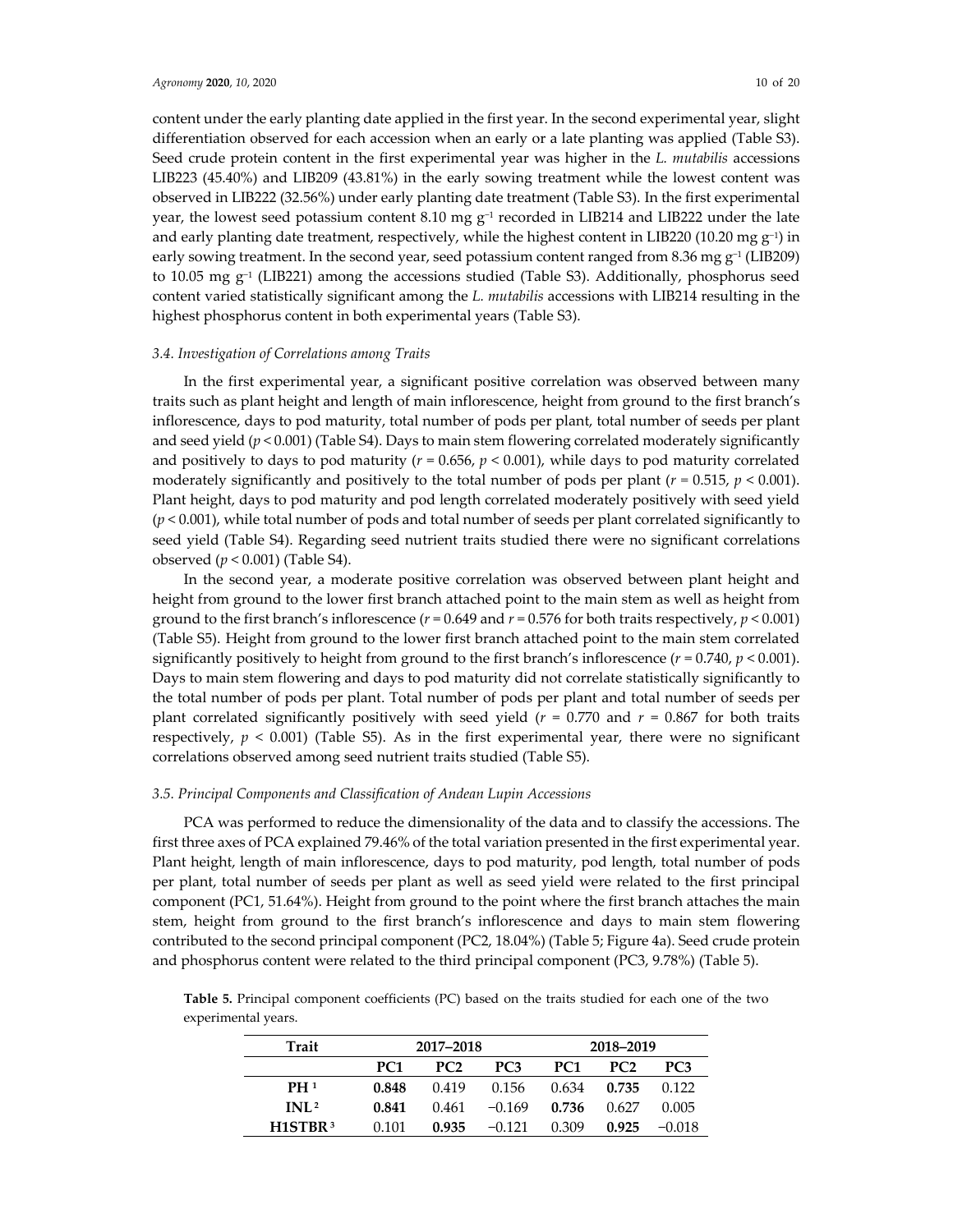| H1STBRFL <sup>4</sup> | 0.193    | 0.893    | 0.002    | 0.419    | 0.882 | $-0.029$ |
|-----------------------|----------|----------|----------|----------|-------|----------|
| DAF <sub>5</sub>      | 0.414    | 0.775    | 0.103    | 0.188    | 0.455 | $-0.593$ |
| DMAT <sup>6</sup>     | 0.714    | 0.627    | 0.073    | $-0.142$ | 0.920 | $-0.011$ |
| PI.7                  | 0.928    | 0.174    | $-0.013$ | 0.542    | 0.371 | 0.603    |
| PW <sup>8</sup>       | 0.399    | $-0.111$ | $-0.171$ | 0.709    | 0.222 | 0.571    |
| PPPL <sup>9</sup>     | 0.872    | 0.235    | 0.316    | 0.844    | 0.251 | $-0.297$ |
| SPPL 10               | 0.850    | 0.104    | 0.389    | 0.917    | 0.026 | $-0.194$ |
| SY <sub>11</sub>      | 0.923    | 0.218    | 0.182    | 0.914    | 0.263 | 0.026    |
| Crude protein         | $-0.023$ | 0.077    | $-0.832$ | 0.880    | 0.170 | $-0.283$ |
| Potassium             | $-0.003$ | 0.486    | $-0.473$ | $-0.265$ | 0.008 | 0.903    |
| Phosphorus            | 0.185    | 0.057    | 0.902    | 0.772    | 0.159 | 0.129    |

<sup>1</sup> **PH**: plant height, 2 **INL**: length of main inflorescence, 3 **H1STBR**: height from ground to the lower first branch attached point to the main stem, 4 **H1STBRFL**: height from ground to the first branch's inflorescence, 5 **DAF**: days to main stem flowering, 6 **DMAT**: days to pod maturity of the plants, 7 **PL**: pod length, 8 **PW**: pod width, 9 **PPPL**: total number of pods per plant, 10 **SPPL**: total number of seeds per plant, 11 **SY**: seed yield. Traits related most with each axis are presented in **Bold.**

In the second experimental year, the first three axes of PCA, explained 85.61% of the total variation. Length of main inflorescence, pod width, total number of pods per plant, total number of seeds per plant, seed yield, seed crude protein and phosphorus content related to the first principal component (PC1, 55.38%). Plant height, height from ground to the point where the first branch attaches the main stem, height from ground to the first branch's inflorescence and days to pod maturity contributed to the second principal component (PC2, 15.74%) (Table 5; Figure 4b). Seed potassium content related to the third principal component (PC3, 14.49%) (Table 5). Length of main inflorescence, total number of pods per plant, total number of seeds per plant and seed yield were the traits that contributed the most in the first principal axis during both experimental years (Table 5; Figure 4a,b).



**Figure 4.** Trait loadings of principal component analysis (PCA) during (**a**) first experimental year and (**b**) second experimental year.

Andean lupin accessions formed two separate groups in the first experimental year based mainly on the seed yield-related traits studied, in which all the accessions were found to be more productive under the early planting date applied (Figure 5, Table 4). In contrast to the first year, in the second experimental year an analogous classification was not observed (Figure 6). However, LIB209, LIB214 and LIB223 accessions both under an early or a late planting date treatment were differentiated from the other accessions (Figure 6).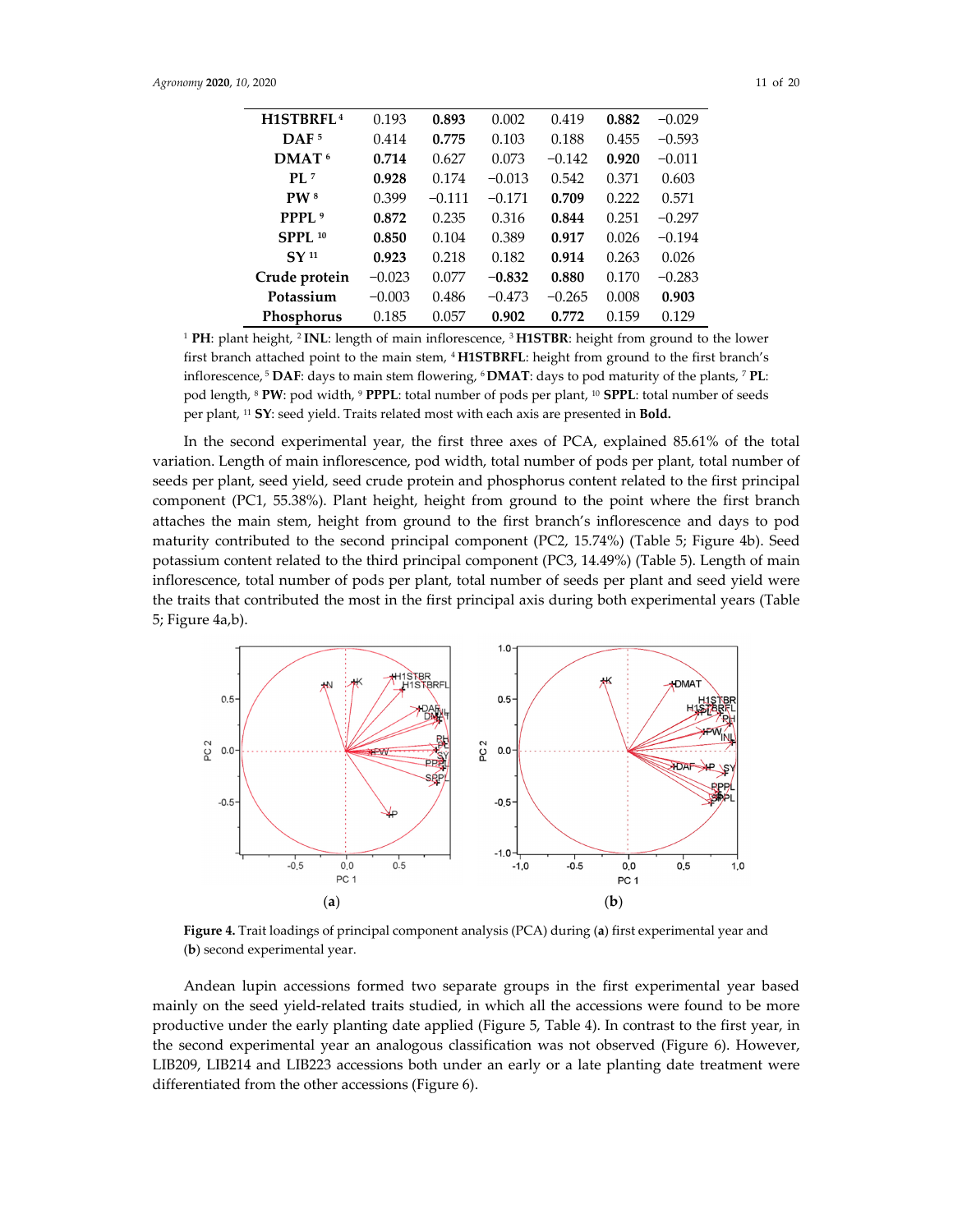

**Figure 5.** Principal component analysis (PCA) of the six *L. mutabilis* accessions (ΑCC CODE) in the first experimental year (2017–2018) based on traits studied and projection of the traits studied. The six *L. mutabilis* accessions are indicated by different symbols, while early and late planting date treatments are indicated by red and blue symbols' color, respectively.



**Figure 6.** Principal component analysis (PCA) of the six *L. mutabilis* accessions (ΑCC CODE) in the second experimental year (2018–2019) based on traits studied and projection of the traits studied. The six *L. mutabilis* accessions are indicated by different symbols, while early and late planting date treatments are indicated by red and blue symbols' color, respectively.

#### **4. Discussion**

Andean lupin accessions, using transplantation due to limited plant material, were evaluated under an autumn/winter cultivation period, showed an overall ability to enter the different plant phenological stages under a typical Mediterranean climate of Greece and the high alkaline soil that characterizes large areas in the region. Despite the fact that the area is characterized by mild winters, an autumn planting could be a limiting factor, especially for indeterminate growth accessions that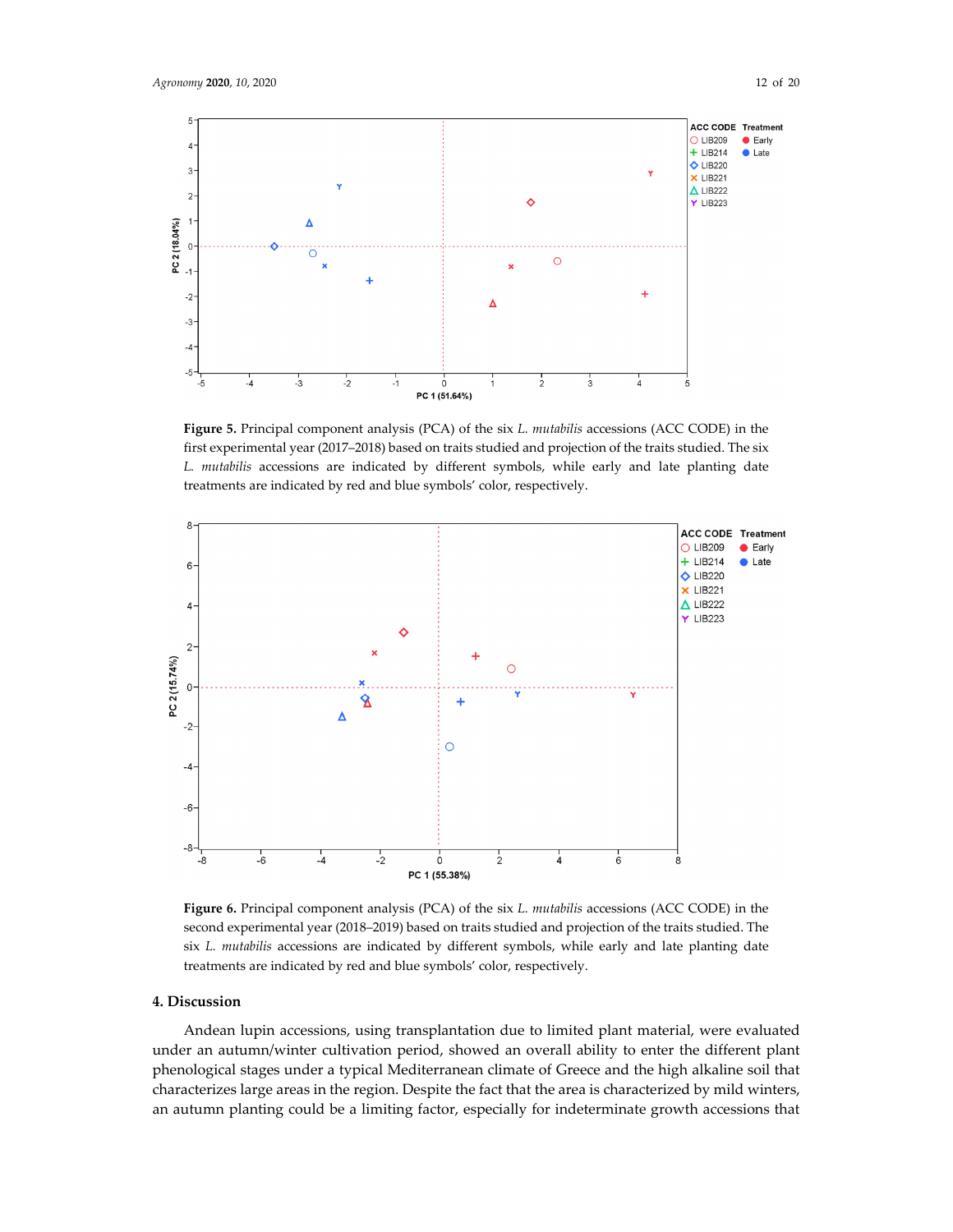need vernalization [26,41] in contrast to the determinate accessions [41]. However, only a few plants did not initiate their meristems and enter the flowering stage regardless of their growth type.

In the region, high air temperatures over 25–28 °C prevail at the end of spring and drought conditions are common during the late spring to summer period. These conditions increase the pollen sterility of lupins [10], while air temperatures over 33 °C induce flower and pod abortion [42,43], leading to increased seed yield losses that reach even 59–73% [14]. High air temperature prevailed during the flowering (>25 °C**)** and podding stage (>29 °C) in both years and low rainfall regimes from May to July during the second experimental year negatively affected all accessions and led to increased percentages of plants with unfilled seeds and pods abscission, especially under the very late planting treatment applied in the first experimental year. It is crucial, therefore, to screen and select genotypes with increased drought tolerance [15] that can express various tolerance mechanisms [44]. Plants under all treatments due to heat stress were not able to produce pods and seeds of a third or a higher order of branches. The same observation has also been mentioned by Neves-Martins et al. [16] who reported that 95% of the total production of *L. mutabilis* was due to its main and first order inflorescences under Portuguese climatic conditions and by Adhikari et al. [45] in *L. angustifolius*.

Life-cycle shrinkage, fewer days to pod maturity and hindered plant morphological traits such as plant height, decreased total pod and seed number per plant as well as reduced seed yield recorded in most accessions under late planting treatments. Shorter vegetative growth and faster pod-filling periods, as well as reduced seed yield production, have also been reported in many legume species under heat stress [46]. In addition, a significant effect of planting treatment on the number of days from sowing to pod maturity has also previously been mentioned by López-Bellido et al. [47], Keeve et al. [48] and Christiansen and Jørnsgård [49] in *L. albus* and *L. angustifolius* accessions. In the second experimental year, an accession effect on most traits was evident, while an earlier planting date (in October) did not lead to enhancement of yield. Traits like plant height, days to maturity and seed yield primarily contributed to the first two axes indicating their high impact on lupin differentiation [50]. Planting from late October to November is, therefore, advised in the area, while among the fourplanting date/year applications, the early treatment of the first experimental year resulted in enhanced plant growth and higher seed yield production and, therefore, was considered as the most favorable. Planting from October to November has also been proposed for Portuguese Mediterranean conditions [16,51].

Strong positive correlations were observed between plant height and height from ground to the first branch's infloresence, days to pod maturity, total number of pods per plant, total number of seeds per plant and seed yield indicating the importance of growth type selection to breed for seed yield [15]. The importance of correlation of plant architecture to phenological and agronomical traits and the feasibility of breeding for favorable genotypes aiming to increase yield production has been previously underlined by Römer and Jahn-Deesbach [18], Hardy et al. [26] and Guilenge et al. [35].

The accessions with long life cycle and indeterminate growth (LIB209, LIB214 and LIB223) were affected mostly by the unfavorable climatic conditions at the end of the summer that prevented them from producing pods and seeds of a third or higher order of branches. The results reinforce the view that in Southern Europe Andean lupin cultivation should focus on seed production [16] as large biomass production is inhibited by drought and high temperatures [52]. The *L. mutabilis* accessions evaluated yielded lower than the 1.5 t ha<sup>-1</sup> on average that is considered as desirable for cultivation on a commercial scale and was achieved under European climatic conditions [18,31,35], thus more research is needed to increase yield in Greece. However, a yield of 130 kg ha<sup>-1</sup> in Ecuador is considered common [53].

The very low yield that was recorded in Andean lupin accessions could be due to the high percentage of soil calcium carbonate and pH value, as their negative impact on lupins is very well documented [54–56]. Planting density applied in our experiment was also very low (16.6 plants per m2) due to the availability of limited seed lots. Pszczółkowska et al. [31] applied seed rates of 60, 90, 120 per m2, leading to higher seed yield in comparison to our experiment. A denser planting is, therefore, suggested, especially for semi-determinate and indeterminate genotypes which are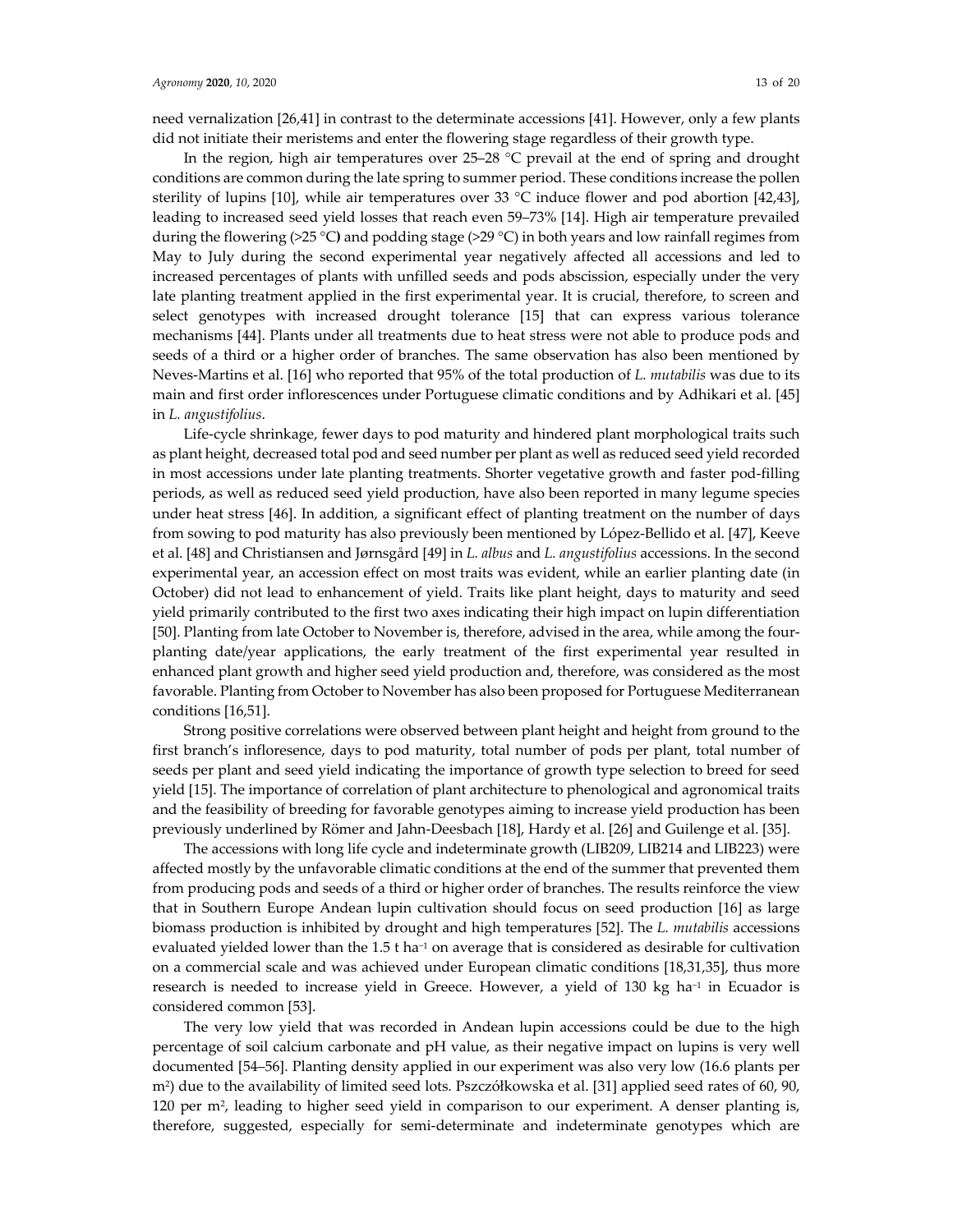#### *Agronomy* **2020**, 10, 2020 14 of 20

characterized by a restricted growth and a tendency to produce pods only in the main stem, resulting therefore in lower yield production in comparison to the indeterminate growth accessions as in white lupin [57]. Seed yield extrapolation depends also on the calculation method followed and can also lead to discrepancy among seed yield obtained among studies [18]. Calculation of seed yield depending on seed yield per plant, as implemented in this study, usually results in higher seed yield (kg ha−1) values [58].

Indeterminate accessions with long life cycle performed better than the restricted indeterminate type accessions (LIB221, LIB222) and the semi-determinate accession (LIB220) tested in the three less favorable planting date/year combinations. Semi-determinate and determinate accessions proposed as preferable [13,35,59] were not considered as suitable for cultivation in the area. LIB223 was the indeterminate accession that was affected mostly by late planting, probably due to its very late flowering and delay in entering production. A long life-cycle indeterminate growth type with early flowering, which does not develop all branches and flowers at the same time, can compensate better for abiotic stresses during the cultivation period [42,60]. LIB209 and LIB214 are, therefore, considered as most promising for cultivation in the area. However, the heritability of flowering had been found to be low for *L. mutabilis* in comparison to other lupin species [26,35].

Attempting to predict developmental stages, except temperature effect and genotype, daylength effect should be also considered, as it is primarily responsible for lengthening or shortening time period from sowing to flowering and to maturity [47,48,61] and controlling annual legumes phenology [62]. The impact of the photoperiod should also be investigated, as it seems to influence various lupin species [41,45,63,64] and relative references are contradictory regarding *L. mutabilis* genotypes response to photoperiod [14,41,65–68]. Planting treatment affected statistically significantly the number of days to pod maturity whereas it did not influence the number of days to flowering. Genotype was the main factor that affected the entrance to flowering stage. Therefore, temperature and photoperiod needs should be assessed separately for each developmental stage as proposed by Myers et al. [69].

Further investigation regarding heat units (HU) for each accession and for each developmental stage would also be helpful in the selection of appropriate Andean lupin genotypes, as an early flowering and rapid pod filling period genotype could escape terminal drought and high temperatures [16]. However, rapid pod filling is accompanied by poor seed filling, as the availability of nitrogen and carbon assimilates to seeds is restricted under drought [70,71] and high temperatures occurrence [72], due to hampered photosynthesis [71]. A shorter period of seed filling led to a smaller seed size of white lupins [73] as well as to reduced seed yield of narrow-leafed lupins [71]. Therefore, an early pod filling genotype should be accompanied by a fast and high transfer of accumulates in seeds [74].

Andean lupin seed macronutrient traits studied, were not affected significantly by the planting treatments applied, with the exception of seed crude protein content in the first experimental year under the late planting treatment. The higher seed crude protein content under the very late planting treatment of the first year indicates a higher mobilization of nitrogen from stems to seeds, for most accessions, during pod formation until maturity, compared to the early planting treatment, due to higher temperatures that occurred during this period, as described previously for different crops by Gonzalez-Dugo et al. [75]. On the contrary, LIB223 and LIB209 presented a statistically significant lower amount of seed protein content under late planting in the first year. Defining plant nitrogen nutrition status is complicated because soil and plant biological processes directly interfere with N availability and uptake [75]. Further investigation is, therefore, needed regarding Andean lupin accessions capacity for nitrogen assimilation and remobilization [75], differentiation in high temperature and drought response mechanisms [76–80] as well as soil characteristics that can affect nitrogen uptake and mobilization [81].

Crude protein values obtained, were within the range of values 32% to 52.6% reported in previous studies [13,82]. Indeterminate growth accessions did not present higher seed crude protein content than the semi-determinate and the restricted intermediate growth types. Our results display a discrepancy with those presented from Pszczółkowska et al. [31] that reported higher seed protein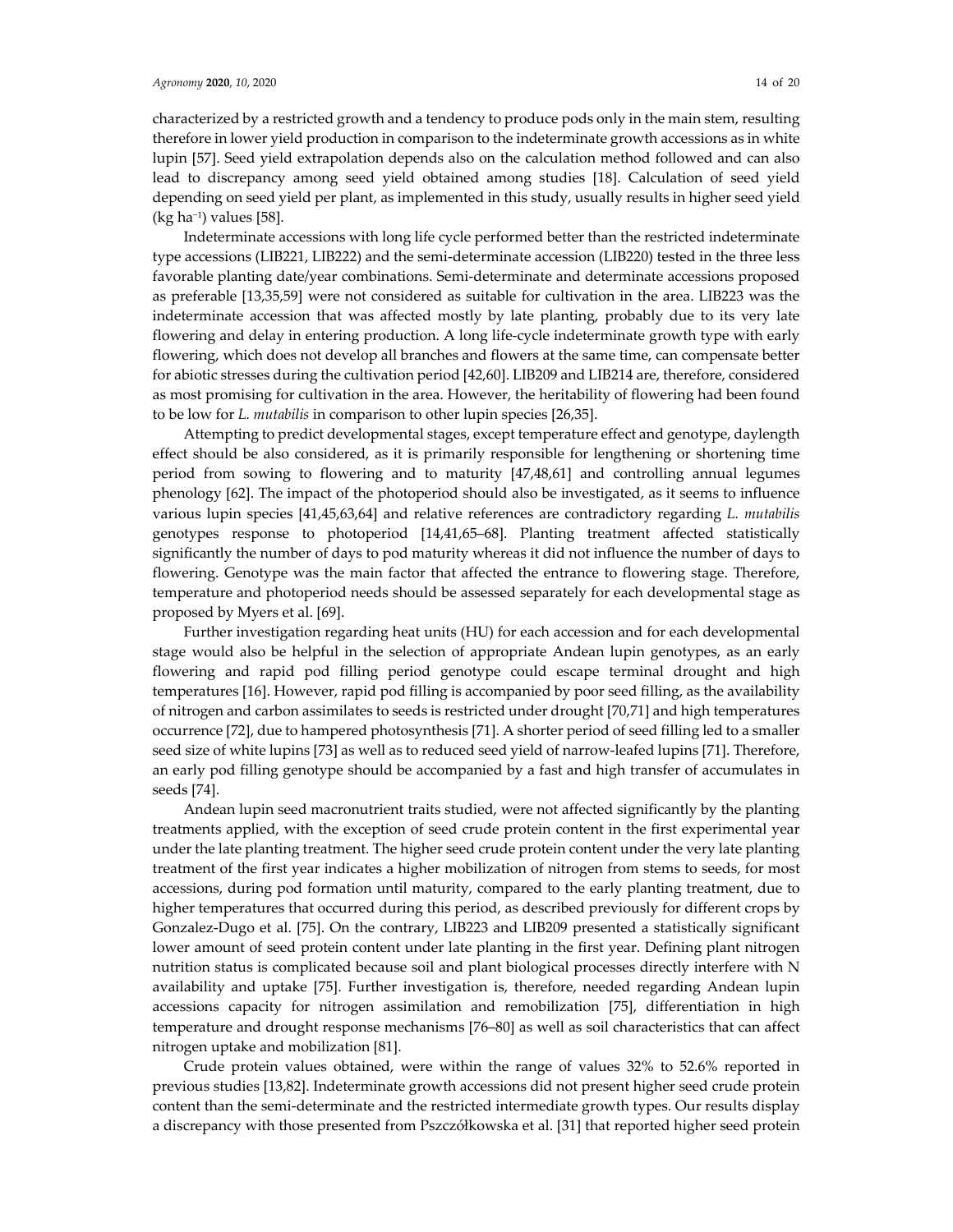content of an indeterminate genotype (38%) than a determinate one (35%), while are in consistency with Adomas et al. [21] that reported no differences regarding indeterminate and determinate Andean lupin genotypes. These differences are probably due to the different germplasm used as statistically significant differences among accessions were recorded during our study.

Seed potassium values obtained were lower than those reported by Carvajal-Larenas et al. [82] for Andean lupin raw seeds that ranged from 11.30 to 14.00 mg  $g^{-1}$ , while a higher potassium content was found than the 7.6 mg g<sup>-1</sup> on average reported by Adomas et al. [21]. Differentiations in seed potassium content could be attributed to the use of different analytical methods [82] and other conditions. Phosphorus content was lower than the average of 7.53 mg g<sup>-1</sup> for Andean lupin that has been previously reported by Carvajal-Larenas et al. [82] and the 5.65 mg g<sup>-1</sup> on average value obtained by Adomas et al. [21]. A diminished amount of seed phosphorus was expected in this present study, as in calcareous and alkaline soils phosphorus solubility is hampered [83]. Overall, statistically significant differences were recorded among accessions potassium and phosphorus content, regardless of their growth habit, as LIB220, LIB221 and LIB222 presented a more determinate growth habit while LIB209, LIB214 and LIB223 presented a long life-cycle indeterminate growth habit. Pszczółkowska et al. [31] also recorded no differences in potassium and phosphorus seed content between a determinate and an indeterminate Andean lupin morphotype.

#### **5. Conclusions**

A statistically significant effect of planting date was observed on most of the traits studied because high temperatures, which occurred in late spring during the first experimental year, inhibited pod and seed production and shortened the plants biological life cycle. All the accessions performed better when planting was in November but not later, while earlier planting in the second experimental year, in October, did not result in statistically significantly higher seed production. A planting application from October to November is, therefore, suggested for lupin cultivation in the area. Defining the requirements of *L. mutabilis* accessions regarding temperature could also be helpful in enhancing seed yield and escaping terminal drought and high temperatures. In planting treatments that took place in the middle to the end of autumn, the prolonged life cycle of indeterminate accessions, named LIB209, LIB214 and LIB223, performed better than the rest of the *L. mutabilis* accessions tested. LIB209, LIB214 and LIB223 accessions could be further studied as promising breeding material for cultivation under the edaphoclimatic conditions tested.

**Supplementary Materials:** The following are available online at www.mdpi.com/2073-4395/10/12/2020/s1, Table S1. Plant morphological traits of *L. mutabilis* accessions, under an early or a late planting date treatment, for each one of the two consecutive experimental years (2017–2018) and (2018-2019), Table S2. Pod traits of *L. mutabilis* accessions, under an early or a late planting date treatment, for each one of the two consecutive experimental years (2017–2018) and (2018–2019), Table S3. Nutrient concentration of *L. mutabilis* seeds, under an early or a late planting date treatment, of each one of the two consecutive experimental years (2017–2018) and (2018–2019), Table S4. Spearman's rank correlation coefficients among traits studied during the first experimental year (2017– 2018), Table S5. Spearman's rank correlation coefficients among traits studied during the second experimental year (2018–2019).

**Author Contributions:** Conceptualization, P.J.B.; methodology, E.L. and P.J.B.; validation, E.L., G.K.P. and P.J.B.; formal analysis, E.L., G.K.P. and P.J.B.; investigation, E.L.; writing—original draft preparation, E.L.; writing review and editing, E.L., G.K.P., P.J.B; visualization, E.L. and P.J.B.; supervision, P.J.B.; please turn to the CRediT taxonomy for the term explanation. Authorship must be limited to those who have contributed substantially to the work reported. All authors have read and agreed to the published version of the manuscript.

**Funding:** This project has received funding from the Bio-based Industries Joint Undertaking under the European Union's Horizon 2020 research and innovation program, grant agreement No 720726 (LIBBIO).

**Acknowledgments:** The authors would like to thank Instituto Superior de Agronomia (ISA, Lisbon, Portugal) and Vandinter Semo BV, Scheemda, Netherlands for kindly providing *Lupinus mutabilis* seed material used in this study. We would also like to thank Professor João Neves-Martins for providing LIB224 seeds. We acknowledge Agrogen SA, Greece for providing the *L. albus* cv. Multitalia and *L. angustifolius* cv. Polo material included in the study. Also, the authors would like to thank Louis Bolk Instituut for providing the inoculant of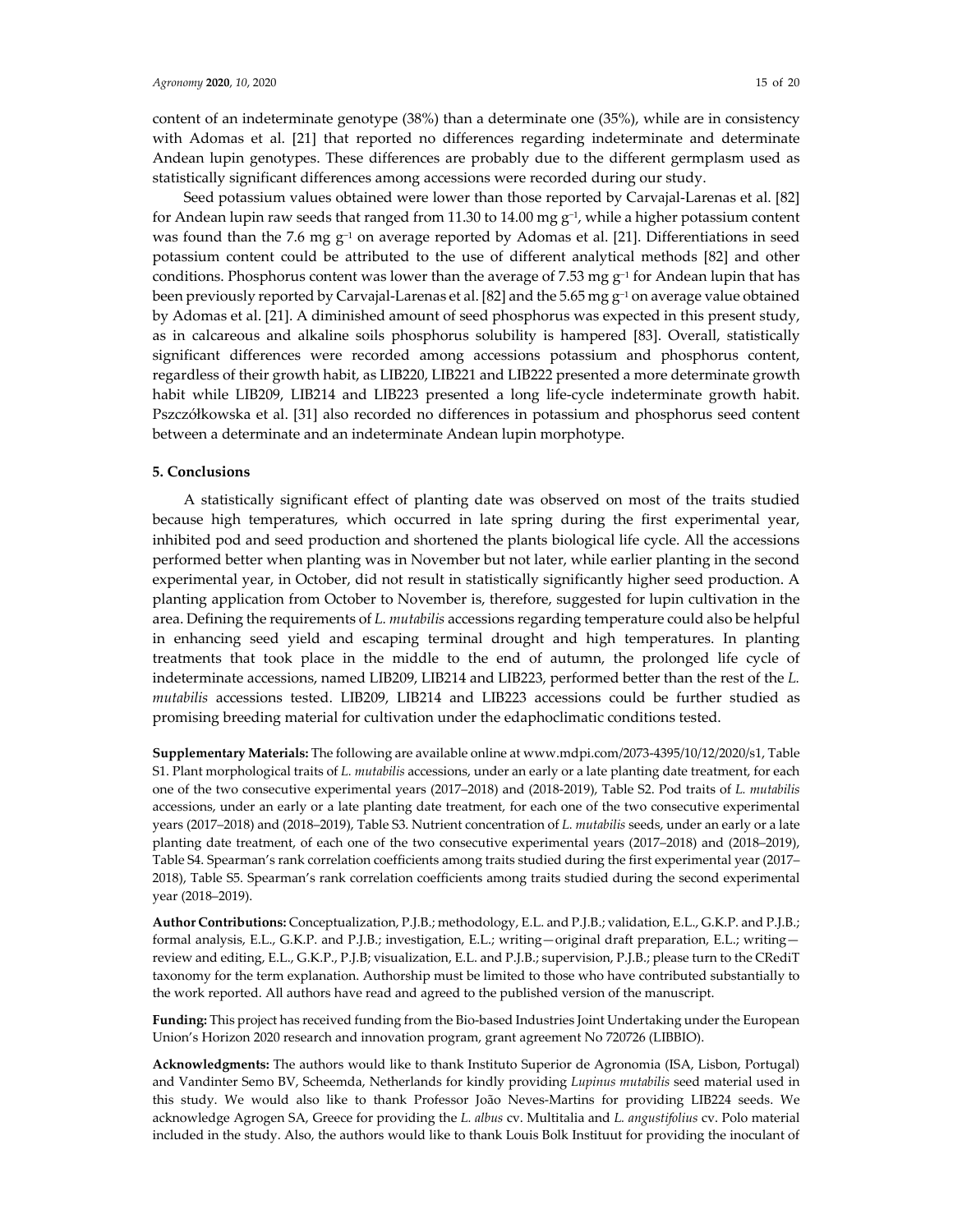*Bradyrhizobium lupini* (HiStick®). The authors would like to acknowledge Z. Komi, T. Chatzigeorgiou, K. Argyropoulou and Ms. M. Georgiadou, for technical support. PJB would like to thank her undergraduate and graduate students for their support during data collection.

**Conflicts of Interest:** The authors declare no conflict of interest. All authors read and approved the final manuscript.

#### **References**

- 1. Gladstones, J.S. Lupins as crop plants. *Field Crop. Abstracts.* **1970**, *23*, 123–148.
- 2. Mikić, A.; Ćupina, B.; Slobodan, K.; Karagić, Đ. Importance of annual forage legumes in supplying plant proteins. *Ratar. Povrt.* **2006**, *42*, 91–103.
- 3. Kohajdová, Z.; Karovičová, J.; Schmidt, Š. Lupin Composition and Possible Use in Bakery–A Review. *Czech J. Food Sci.* **2011**, *29*, 203–211.
- 4. Lambers, H.; Clements, J.C.; Nelson, M.N. How a phosphorus-acquisition strategy based on carboxylate exudation powers the success and agronomic potential of Lupines (*Lupinus*, Fabaceae). *Am. J. Bot.* **2013**, *100*, 263–288.
- 5. Prusinski, J. White lupin (*Lupinus albus* L.)–Nutritional and Health Values in Human Nutrition—A Review. *Czech J. Food Sci*. **2017**, *35*, 95–105.
- 6. Uzun, B.; Arslan, C.; Karhan, M.; Toker, C. Fat and fatty acids of white lupin (*Lupinus albus* L.) in comparison to sesame (*Sesamum indicum* L.). *Food Chem*. **2007**, *102*, 45–49.
- 7. Lucas, M.; Stoddard, F.L.; Annicchiarico, P.; Frías, J.; Martinez-Villaluenga, C.; Sussmann, D.; Duranti, M.; Seger, A.; Zander, P.M.; Pueyo, J.J. The future of lupin as a protein crop in Europe. *Front. Plant Sci.* **2015**, *6*, 705.
- 8. Eastwood, R.J.; Hughes, C.E. Origins of domestication of *Lupinus mutabilis* in the Andes. In *Lupins for Health and Wealth, Proceedings of the 12th International Lupin Conference, Fremantle, Western, Australia, 14–18 September 2008*; Palta, J.A., Berger, J.B., Eds.; International Lupin Association: Canterbury, New Zealand, 2008.
- 9. Eastwood, R.J.; Drummond, C.S.; Schifino-Wittmann, M.T.; Hughes, C.E. Diversity and evolutionary history of Lupins insights from new phylogenies. In *Lupins for Health and Wealth, Proceedings of the 12th International Lupin Conference, Fremantle, Western, Australia, 14–18 September 2008*; Palta, J.A., Berger, J.B., Eds.; International Lupin Association: Canterbury, New Zealand, 2008.
- 10. Abraham, E.M.; Ganopoulos, I.; Madesis, P.; Mavromatis, A.; Mylona, P.; Nianiou-Obeidat, I.; Parissi, Z.; Polidoros, A.; Tani, E.; Vlachostergios, D. The Use of Lupin as a Source of Protein in Animal Feeding: Genomic Tools and Breeding Approaches. *Int. J. Mol. Sci.* **2019**, *20*, 851.
- 11. Kurlovich, B.S. *Lupins (Geography, Classification, Genetic Resources and Breeding)*; OY International North Express: St. Peterburg, Russia-Pellosniemi, Finland, 2002; p. 468.
- 12. Atchison, G.W.; Nevado, B.; Eastwood, R.J.; Contreras-Ortiz, N.; Reynel, C.; Madriñán, S.; Filatov, D.A.; Hughes, C.E. Lost crops of the Incas: Origins of domestication of the Andean pulse crop tarwi, *Lupinus mutabilis. Am. J. Bot.* **2016**, *103*, 1592–1606.
- 13. Caligari, P.D.S.; Römer, P.; Rahim, M.A.; Huyghe, C.; Neves-Martins, J.; Sawicka-Sienkiewicz, E.J. The potential of *Lupinus mutabilis* as a crop. In *Linking Research and Marketing Opportunities for Pulses in the 21st Century*; Knight, R., Ed.; Springer: Dordrecht, The Netherlands, 2000; Volume 34, pp. 569–573.
- 14. Jacobsen, S.-E.; Mujica, A. Geographical distribution of the Andean lupin (*Lupinus mutabilis* Sweet). *Plant Genet. Res. Newslett.* **2008**, *155*, 1–8.
- 15. Gulisano, A.; Alves, S.; Neves Martins, J.; Trindade, L. Genetics and Breeding of *Lupinus mutabilis*: An Emerging Protein Crop. *Front. Plant Sci.* **2019**, *10*, 1385.
- 16. Neves Martins, J.M.; Talhinhas, P.; de Sousa, R.B. Yield and seed chemical composition of *Lupinus mutabilis* in Portugal. *Rev. Ciências Agrárias* **2016**, *39*, 518–525.
- 17. Staples, K.D.; Hamama, A.A.; Knight-Mason, R.; Bhardwaj, H.L. Alkaloids in White Lupin and Their Effects on Symbiotic N Fixation. *J. Agr Sci.* **2017**, *9*, 13–21.
- 18. Römer, P.; Jahn-Deesbach, W. Eight years of experiences in breeding Lupinus mutabilis under middle European conditions. In *Agrimed Research Programme-Lupinus Mutabilis: Its Adaptation And Production Under European Pedoclimatic Conditions*; Commission of the European Communities: Brussels, Luxembourg, 1992; pp. 79–85; EUR 14102 EN: Luxembourg.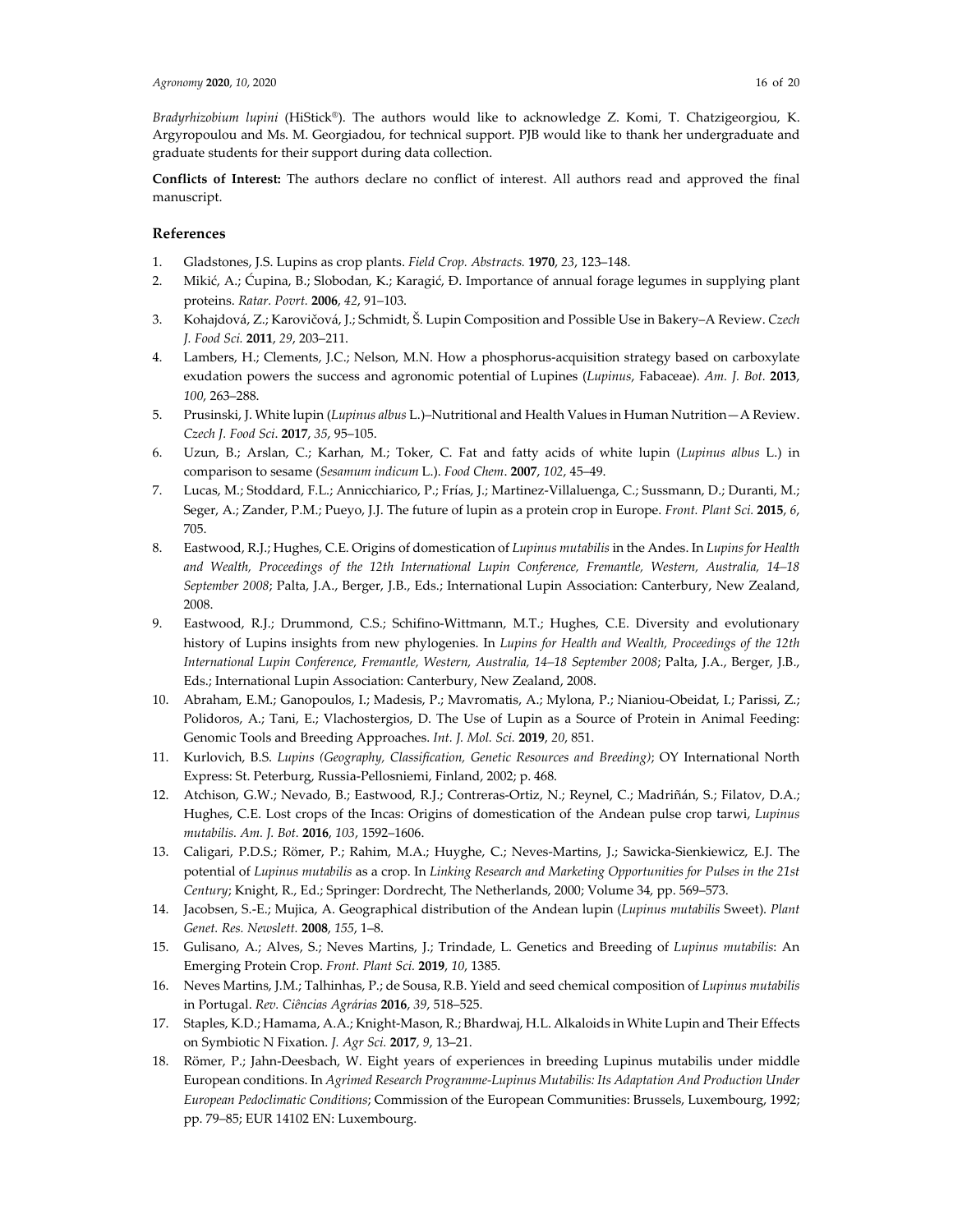- 19. Galek, R.; Sawicka-Sienkiewicz, E.; Zalewski, D.; Stawiński, S.; Spychala, K. Searching for Low Alkaloid Forms in the Andean Lupin (*Lupinus mutabilis*) Collection. *Czech J. Genet. Plant Breed.* **2017**, *53*, 55–62.
- 20. Von Baer, E. Domestication of Andean Lupin (*L. mutabilis*). In Lupin crops—An opportunity for today, a promise for the future. In Proceedings of the 13th International Lupin Conference, Poznań, Poland, 6–10 June 2011; Naganowska, B., Kachlicki, P., Wolko, B., Eds.; International Lupin Association: Canterbury, New Zealand, 2011.
- 21. Adomas, B.; Galek, R.; Gas-Seremeka, M.; Helios, W.; Hurej, M.; Kotecki, A.; Kozak, M.; Malarz, W.; Okorski, A.; Piotrowicz-Cieślak, A.I.; et al. *Adaptation of the Andean Lupin (Lupinus mutabilis Sweet) to Natural Conditions of South-Western Poland*; Kotecki, A., Ed.; Monography CXCV; Wroclaw University of Environmental and Life Sciences: Wrocław, Poland, 2015; p. 121.
- 22. Bebeli, P.J.; Lazaridi, E.; Chatzigeorgiou, T.; Suso, M.-J.; Hein, W.; Alexopoulos, A.A.; Canha, G.; van Haren, R.J.; Jóhannsson, M.H.; Mateos, C.; et al. State and Progress of Andean Lupin Cultivation in Europe: A Review. *Agronomy* **2020**, *10*, 1038.
- 23. Sawicka-Sienkiewicz, E.; Galek, R.; Zalewski, D.; Augiewicz, J. Porównanie mieszańców międzygatunkowych *Lupinus albus* (sensu lato) x *Lupinus mutabilis* pod względem wybranych cech ilościowych. *Biul. Inst. Hod. Aklim. Roślin* **2006**, *240–241*, 253–259.
- 24. Clements, J.; Galek, R.; Kozak, B.; Michalczyk, D.J.; Piotrowicz-Cieślak, A.I.; Sawicka-Sienkiewicz, E.; Stawiński, S.; Zalewski, D. Diversity of Selected Lupinus angustifolius L. Genotypes at the Phenotypic and DNA Level with Respect to Microscopic Seed Coat Structure and Thickness. *PLoS ONE* **2014**, *9*, e102874, doi:10.1371/journal.pone.0102874.
- 25. Galek, R.; Kozak, B.; Biela, A.; Zalewski, D.; Sawicka-Sienkiewicz, E.; Spychała, K.; Stawiński, S. Seed Coat Thickness Differentiation and Genetic polymorphism for *Lupinus mutabilis* Sweet breeding. *Turk. J. Field Crop.* **2016**, *21*, 305–312.
- 26. Hardy, A.; Huyghe, C.; Rahirne, M.A.; Roemer, P.; Neves-Martins, J.M.; Sawieka-Sienkiewiez, E.; Caligarie, P.D.S. Effects of genotype and environment on architecture and flowering time of indeterminate Andean lupins (*Lupinus mutabilis* Sweet). *Aust. J. Agric. Res*. **1998**, *49*, 1241–1251.
- 27. Horn, P.E.; Hill, G.D.; Porter, N.G. *Yield and Nutrient Composition of Seventeen Lupinus Mutabilis Lines*; Proceedings Agronomy Society of New Zealand 8; Lincoln College: Lincoln, UK, 1978.
- 28. Römer, P. A determinated mutant of L. mutabilis as a possible source of early maturity. In Advances in Lupin Research, Proceedings of the 7th International Lupin Conference, Evora, Portugal, 18–23 April 1993; ISA Press: Lisbon, Portugal, 1994; pp. 18–23.
- 29. Sawicka-Sienkiewicz, E. The induced mutations in Andean lupine (*Lupinus mutabilis* Sweet). *Monogr. Rozpr.*  **1993**, *3*, 1–112.
- 30. Sawicka-Sienkiewicz, E.J.; Augiewicz, J. Genetic studies of Andean lupin (*Lupinus mutabilis* Sweet). In *Wild and Cultivated Lupins from the Tropics to the Poles, Proceedings of the 10th International Lupin Conference, Laugarvatn, Iceland, 19–24 June 2002*; van Santen, E., Hill, H.D., Eds.; International Lupin Association: Canterbury, New Zealand, 2002; p. 136.
- 31. Pszczółkowska, A.; Okorski, A.; Kotecki, A.; Gas, M.; Kullik, T.; Reczek, A. Incidence of seed-borne fungi on *Lupinus mutabilis* depending on a plant morphotype, sowing date and plant density. *J. Elem*. **2016**, *21*, 501–512.
- 32. Gas, M. Wpływ Wybranych Czynników Agrotechnicznych na Rozwój i Plonowanie Łubinu Andyjskiego (*Lupinus mutabilis* Sweet) [The Influence of Selected Agronomic Factors on the Development and Yielding of Andean Lupine (*Lupinus Rnutabilis* Sweet)]. Ph.D. Thesis, Wroclaw University of Environmental and Life Sciences: Wroclaw, Poland, 2014.
- 33. López-Bellido, L.; Fuentes, M. Growth, yield and yield components of lupin cultivars. *Agron. J.* **1990**, *82*, 1050–1056.
- 34. Vaz Patto, M.C.; Talhinhas, P.; Martins, J.N. Studies on genetic variability and architecture of *Lupinus mutabilis* Sweet populations. In *Towards the 21st Century, Proceedings of the 8th International Lupin Conference, Asilomar, CA, USA., 11–16 May 1996*; Hill, G., Ed.; International Lupin Association: Canterbury, New Zealand; pp. 378–383.
- 35. Guilengue, N.; Alves, S.; Talhinhas, P.; Neves-Martins, J. Genetic and genomic diversity in a tarwi (*Lupinus mutabilis* Sweet) germplasm collection and adaptability to Mediterranean climate conditions. *Agronomy* **2020**, *10*, 21.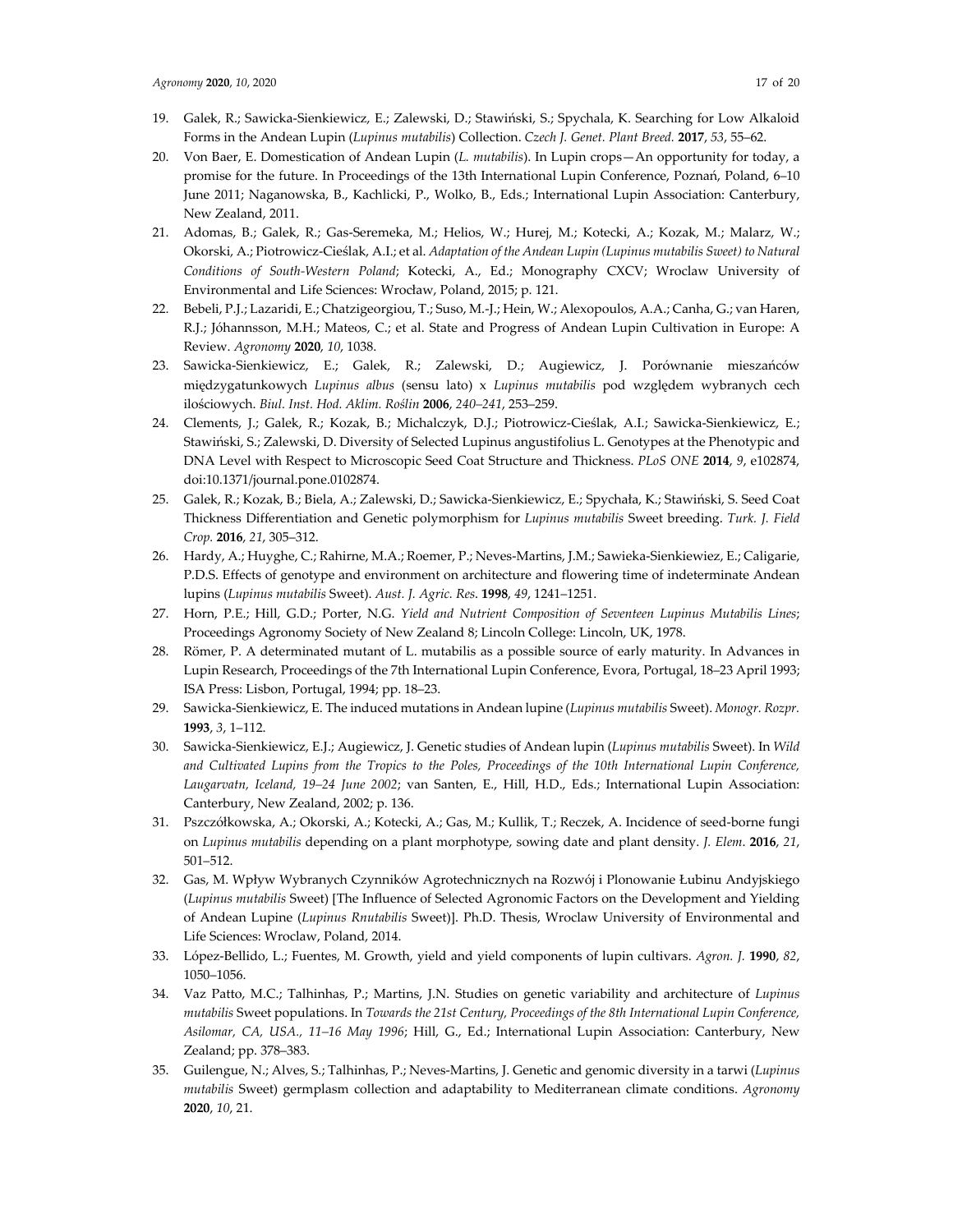- 36. Yassoglou, N.; Tsadilas, C.; Kosmas, C. *The Soils of Greece*; Hartemink, A.E., Ed.; Springer International Publishing AG: Cham, Switzerland, 2017.
- 37. *Statgraphics Centurion XVII 2016, Version 17.2.0.0*; StatPoint, Inc.: Herndon, DC, USA, 2016.
- 38. *StatSoft 2007, Statistica Package Release 8*; StatSoft, Inc.: Tulsa, OK, USA, 2007.
- 39. SAS Institute Inc*. 2008, JMP/Sales Department*; SAS Institute Inc.: Cary, CA, USA, 2008.
- 40. Microsoft Corporation. 2019. Available online: https://office.microsoft.com/excel (accessed on 21 October 2020).
- 41. Adhikari, K.; Buirchell, B.; Sweetingham, M. Effect of vernalization on various *Lupin* species at different time intervals. In *Lupins for Health and Wealth, Proceedings of the 12th International Lupin Conference, Fremantle, Western Australia, 14–18 September 2008*; Palta, J.A., Berger, J.B., Eds.; International Lupin Association: Canterbury, New Zealand, 2008.
- 42. Walker, J.; Hertel, K.; Parker, P.; Edwards, Y. Lupin Growth and Development. *ProCrop. Ser*.; Edwards, J.; Walker, J.; McIntosh, G. Eds.; State of New South Wales through NSW Department of Industry and Investment (Industry & Investment NSW): New South Wales, Australia, 2011; p. 81.
- 43. White, P.; French, B.; McLarty, A. *Grains Research and Development Corporation. Producing Lupins, Bulletin 4720*, 2nd ed.; Department of Agriculture and Food: Perth, Australia, 2008; pp. 31–32.
- 44. Lizarazo, C.; Stoddard, F.; Mäkelä, P.; Santanen, A. Genetic variability in the physiological responses of Andean lupin to drought stress. *Suom. Maatal. Seuran Tied.* **2010**, *31*, 1–5.
- 45. Adhikari, K.N.; Buirchell, B.J.; Sweetingham, M.W. Length of vernalization period affects flowering time in three lupin species. *Plant Breed*. **2012**, *131*, 631–636.
- 46. Sita, K.; Sehgal, A.; Hanumantha Rao, B.; Nair, R.M.; Vara Prasad, P.V.; Kumar, S.; Gaur, P.M.; Farooq, M.; Siddique, K.H.M.; Varshney, R.K.; et al. Food Legumes and Rising Temperatures: Effects, Adaptive Functional Mechanisms Specific to Reproductive Growth Stage and Strategies to Improve Heat Tolerance. *Front. Plant Sci*. **2017**, *8*, 1658.
- 47. López-Bellido, L.; Fuentes, M.; Lhamby, J.C.B.; Castillo, J.E. Growth and yield of white lupin (*Lupinus albus*) under Mediterranean conditions: Effect of sowing date. *Field Crop. Res.* **1994**, *36*, 87–94.
- 48. Keeve, R.; Loubser, H.L.; Krüger, G.H.J. Effects of Temperature and Photoperiod on Days to Flowering, Yield and Yield Components of *Lupinus albus* (L.) under Field Conditions. *J. Agron. Crop. Sci.* **2000**, *184*, 187– 196.
- 49. Christiansen, J.L.; Jørnsgård, B. Influence of daylength and temperature on number of main stem leaves and time to flowering in lupin. *Ann. Appl. Biol.* **2002**, *140*, 29–35.
- 50. Zalewski, D.; Galek, R.; Kozak, B.; Sawicka-Sienkiewicz, E. Pheno-Morphological and Agronomic diversity in a collection of wild and domesticated species of the genus *Lupinus*. *Turk. J. Field Crop*. **2015**, *20*, 43–48.
- 51. Talhinhas, P.; Vaz Patto, M.C.; Martins, J.N.; Römer, P.; Huyghe, C.; Rahim, M.; Caligari, P. Evaluation of *Lupinus mutabilis* Sweet cultivars under Mediterranean conditions. In *Towards the 21st century, Proceedings of the 8th International Lupin Conference, Asilomar, CA, USA, 11–16 May 1996*; Hill, G., Ed.; International Lupin Association: Canterbury, New Zealand, 1996, pp. 87–93.
- 52. Hardy, A.; Huyghe, C.; Papineau, J. Dry matter accumulation and partitioning, and seed yield in indeterminate Andean lupin (*Lupinus mutabilis* Sweet). *Aust. J. Agric. Res*. **1997**, *48*, 91–102.
- 53. Falconi, C.E. *Lupinus mutabilis* in Ecuador with special emphasis on anthracnose resistance. Ph.D. Thesis, Wageningen University, Wageningen, The Netherlands, 2012.
- 54. Tang, C.; Robson, A.D.; Longnecker, N.E.; Buirchell, B.J. The Growth of *Lupinus* Species on Alkaline Soils. *Aust. J. Agric. Res.* **1995**, *46*, 255–268.
- 55. Tang, C.; Adams, H.; Longnecker, N.E.; Robson, A.D. A method to identify lupin species tolerant of alkaline soils. *Aust. J. Exp. Agric.* **1996**, *36*, 595–601.
- 56. Kerley, S.J.; Huyghe, C. Comparison of acid and alkaline soil and liquid culture growth systems for studies of shoot and root characteristics of white lupin (*Lupinus albus* L.) genotypes. *Plant Soil* **2001**, *236*, 275–286.
- 57. Podleśny, J. Przydatność siewu punktowego w uprawie wybranych gatunków roślin strączkowych. *Inżynieria Rol.* **2006**, *13*, 385–392.
- 58. Agrimed Research Programme. *Lupinus mutabilis*: It's adaptation and production under European pedoclimatic conditions. In Proceedings of a Workshop, Cascais, Portugal, 26–27 April 1992; Commission of the European Communities, Ed.; Office for Official Publications of the European Communities: Brussels, Luxemburg, 1992.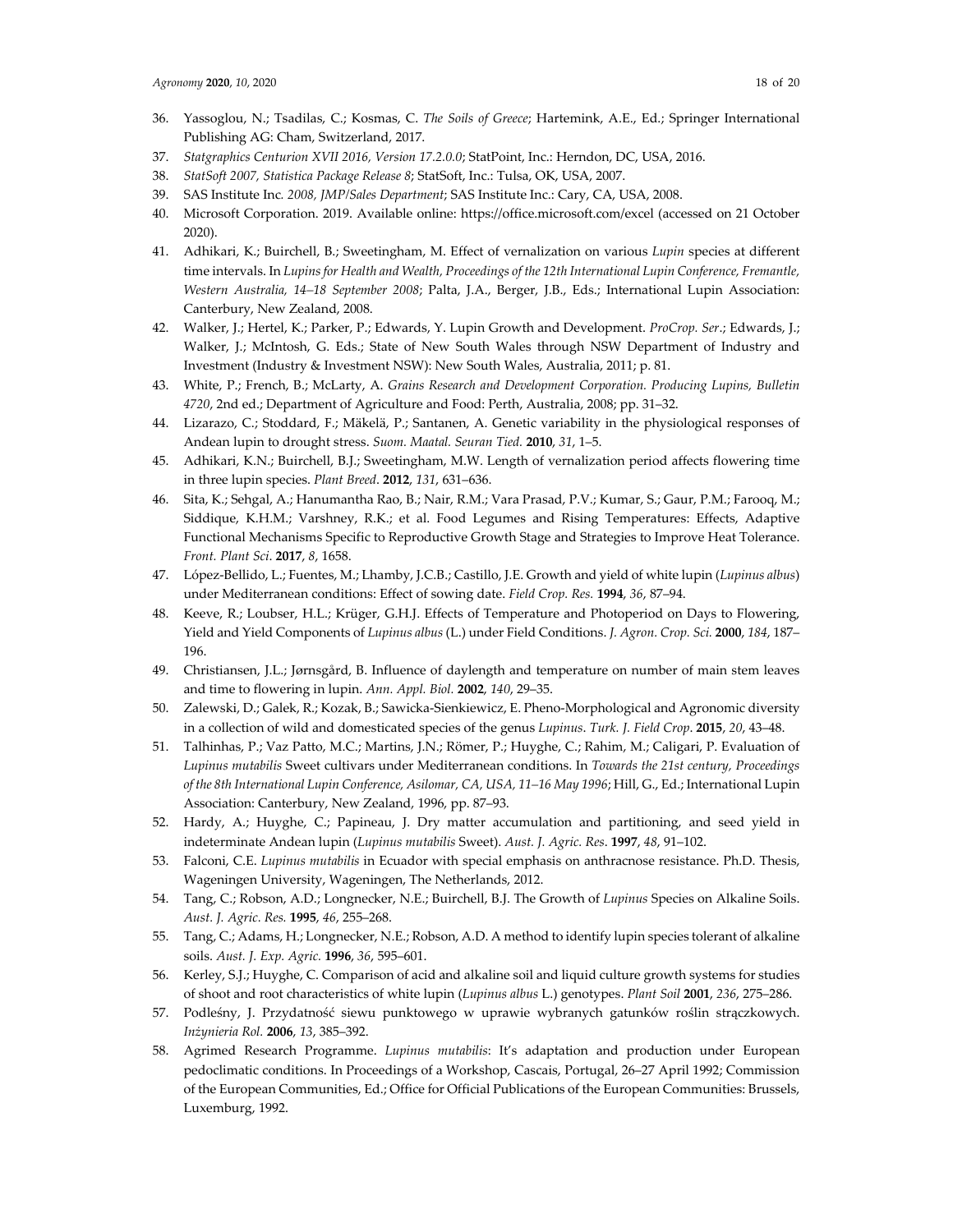- 60. Romer, P. New attempts to select early maturing *Lupinus mutabilis* for middle Europe. In Proceedings of the 2nd European Conference on Grain Legumes, Copenhagen, Denmark, 9–13 July 1995.
- 61. Iannucci, A.; Terribile, M.R.; Martiniello, P. Effects of temperature and photoperiod on flowering time of forage legumes in a Mediterranean environment. *Field Crop. Res*. **2008**, *106*, 156–162.
- 62. Roberts, E.H.; Summerfield, R.J. Measurement and prediction of flowering in annual crops. In *Manipulation of Flowering*; Atherton, J.G., Ed.; Ž. Butterworth: London, UK, 1987; pp. 17–50.
- 63. Sandaña, P.A.; Harcha, C.I.; Calderini, D.F. Sensitivity of yield and grain nitrogen concentration of wheat, lupin and pea to source reduction during grain filling. A comparative survey under high yielding conditions. *Field Crop. Res*. **2009**, *114*, 233–243.
- 64. Karaguzel, O.; Baktir, I.; Cakmakci, S.; Ortacesme, V.; Aydinoglu, B.; Atika, M. Responses of native *Lupinus varius* (L.) to culture conditions: Effects of photoperiod and sowing time on growth and flowering characteristics. *Sci. Hortic.* **2005**, *103*, 339–349.
- 65. Gross, R. Fitomejoramiento. In *El cultivo y la Utilizacion del Tarwi Lupinus Mutabilis Sweet*; Organización de las Naciones Unidas para la Agricultura y la Alimentación, Ed.; Estudio FAO: Producción y proteccion vegetal; FAO: Roma, Italy, 1982; Volume 36, pp. 235–236.
- 66. Keatinge, J.D.H.; Qi, A.; Wheeler, T.R.; Ellis, R.H.; Summerfield, R.J. Effects of temperature and photoperiod on phenology as a guide to the selection of annual legume cover and green manure crops for hillside farming systems. *Field Crop. Res.* **1998**, *57*, 139–152.
- 67. Krasulina, M.I. Vernalization of lupin. *Sel. Semenovod* **1937**, *4*, 51–54.
- 68. Silvester-Bradley, R. The effect of sowing date in the development of *Lupinus albus* in the United Kingdom and its optimum plant density. In *Agricultural and Nutritional Aspects of Lupines, Proceedings of the 1st International Lupine Workshop, Lima-Cuzco, Peru, 12–21 April 1980*; Gross, R., Bunting, E.S., Eds.; German Agency for Technical Cooperation (GTZ): Eschborn, Germany, 1980.
- 69. Myers, L.F.; Christian, K.R.; Kirchner, R.J. Flowering responses of 48 lines of oilseed rapes (*Brassica* spp.) to vernalisation and daylength. *Aust. J. Agric. Res*. **1982**, *33*, 927–936.
- 70. Palta, J.A.; Ludwig, C. Elevated CO2 during pod filling increased seed yield but not harvest index in indeterminate narrow-leafed lupin. *Aust. J. Agric. Res.* **2000**, *51*, 279–286.
- 71. Palta, J.A.; Turner, N.C.; French, R.J.; Buirchell, B.J. Physiological responses of lupin genotypes to terminal drought in a Mediterranean-type environment. *Ann. Appl. Biol*. **2007**, *150*, 269–279.
- 72. Sehgal, A.; Sita, K.; Siddique, K.H.M.; Kumar, R.; Bhogireddy, S.; Varshney, R.K.; Hanumantha Rao, B.; Nair, R.M.; Prasad, P.V.V.; Nayyar, H. Drought or/and Heat-Stress Effects on Seed Filling in Food Crops: Impacts on Functional Biochemistry, Seed Yields, and Nutritional Quality. *Front. Plant Sci*. **2018**, *9*, 1705.
- 73. Duthion, C.; Pigeaire, A. Seed lengths corresponding to the final stage in seed abortion of three grain legumes. *Crop. Sci*. **1991**, *31*, 1579–1583.
- 74. Palta, J.A.; Turner, N.C.; French, R.J. Drought tolerance of lupin genotypes in Western Australia. In *2000 Lupin Update*; O'Neill, B., Ed.; Western Australia Department of Agriculture: Perth, Australia, 2000; pp. 43– 45.
- 75. Gonzalez-Dugo, V.; Durand, J.-L.; Gastal, F. Water deficit and nitrogen nutrition of crops. A review. *Agron. Sustain. Dev*. **2010**, *30*, 529–544.
- 76. Blum, A.; Sinmena, B.; Mayer, J.; Golan, G.; Shpiler, L. Stem reserve mobilisation supports wheat grain filling under heat stress. *Aust. J. Plant Physiol*. **1994**, *21*, 771–781.
- 77. Chaves, M.M.; Maroco, J.P.; Pereira, J.S. Understanding plant responses to drought—From genes to the whole plant. *Funct. Plant Biol*. **2003**, *30*, 239–264.
- 78. Matimati, I.; Verboom, G.; Cramer, M. Nitrogen regulation of transpiration controls mass-flow acquisition of nutrients. *J. Exp. Bot.* **2013**, *65*, 159–168.
- 79. Farooq, M.; Wahid, A.; Kobayashi, N.; Fujita, D.; Basra, S.M.A. Plant drought stress: Effects, mechanisms and management. *Agron. Sustain. Dev.* **2009**, *29*, 185–212.
- 80. Stark, J.M.; Firestone, M.K. Mechanisms for soil moisture effects on activity of nitrifying bacteria. *Appl. Environ. Microbiol.* **1995**, *61*, 218–221.